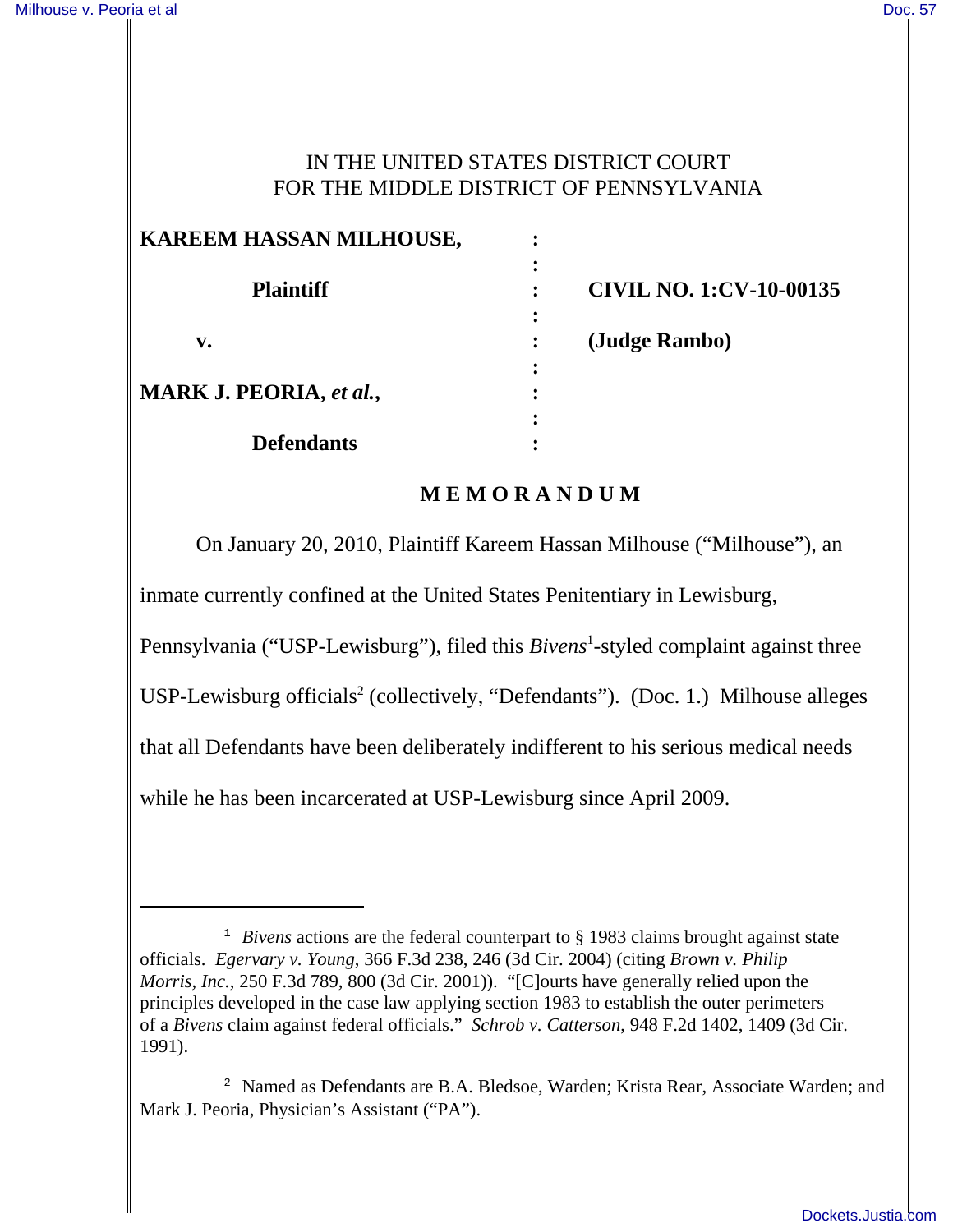Before the court is a motion to dismiss and for summary judgment filed on behalf of Defendants. (Doc. 13.) For the reasons set forth below, the motion for summary judgment will be granted.

# **I. Background**

#### **A. Facts**

Milhouse was initially incarcerated at USP-Lewisburg from April 8, 2008 through December 2, 2008. (Doc. 15 ¶ 1.) On December 2, 2008, Milhouse was transferred to the United States Penitentiary at Canaan in Waymart, Pennsylvania. (*Id*. ¶ 2.) However, on April 2, 2009, he was transferred back to USP-Lewisburg in order to participate in the Special Management Unit ("SMU") program. (*Id*. ¶ 3.) Although Milhouse does not reference any specific dates in his complaint, it appears that he is generally averring that the overall treatment he received at USP-Lewisburg for his various medical conditions since his return in April 2009 has been inadequate.

Defendants assert that Milhouse has filed at least 90 inmate requests to staff member ("cop-outs") to USP-Lewisburg's medical department and over 300 requests for administrative remedy within the nine months preceding the filing of their statement of material facts. (*Id*. ¶ 7.) Their statement of material facts references many of Milhouse's cop-outs and medical staff evaluation notes over that time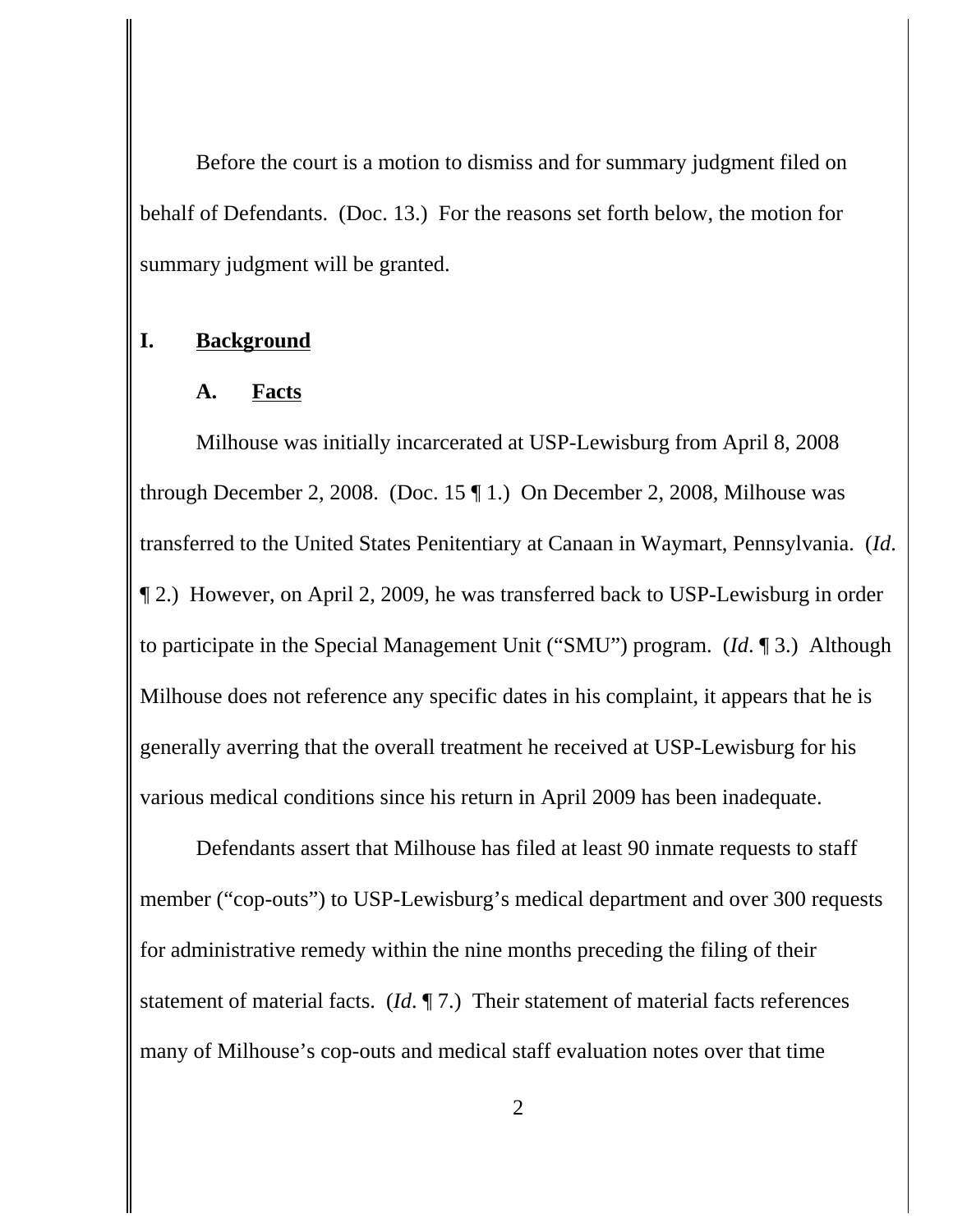period.3 In his opposition to the instant motion, Milhouse attaches as exhibits a number of his cop-outs and requests for administrative remedy. (*See* Docs. 18, 33, 35, 44, 46, 54, 55.) For purposes of disposition of the instant motion, the court will first set forth Defendants' account of USP-Lewisburg medical staff's efforts to address Milhouse's medical complaints, as well as any additional or disputed records filed by Milhouse in opposition to the motion. Following this recitation of facts, the court will set forth Milhouse's account of his filing of requests for administrative remedy. However, the court initially notes that Defendants generally assert that Milhouse has been seen by Defendant PA Peoria almost on a daily basis, and continues to be medically evaluated and treated on a consistent basis by the institution's medical staff. (*Id*. ¶¶ 8-9.) In his counter statement of material facts, Milhouse asserts that, instead, PA Peoria is attempting to kill him by failing to provide medical attention. (Doc. 16 20.)

# **i. Cop-Outs**

On July 1, 2009, Milhouse submitted a cop-out with complaints of blood in his stool and requested prednisone, pain medication, and an inhaler. (Doc. 15 ¶¶ 12, 13; Doc. 14-5 at 40-41.) After assessing Milhouse, PA Peoria submitted a consultation

<sup>&</sup>lt;sup>3</sup> Defendants have submitted the declaration of PA Peoria which verifies the accuracy of the cop-outs and medical staff evaluation notes with respect to Milhouse. (Doc. 14-2 at 3-15.)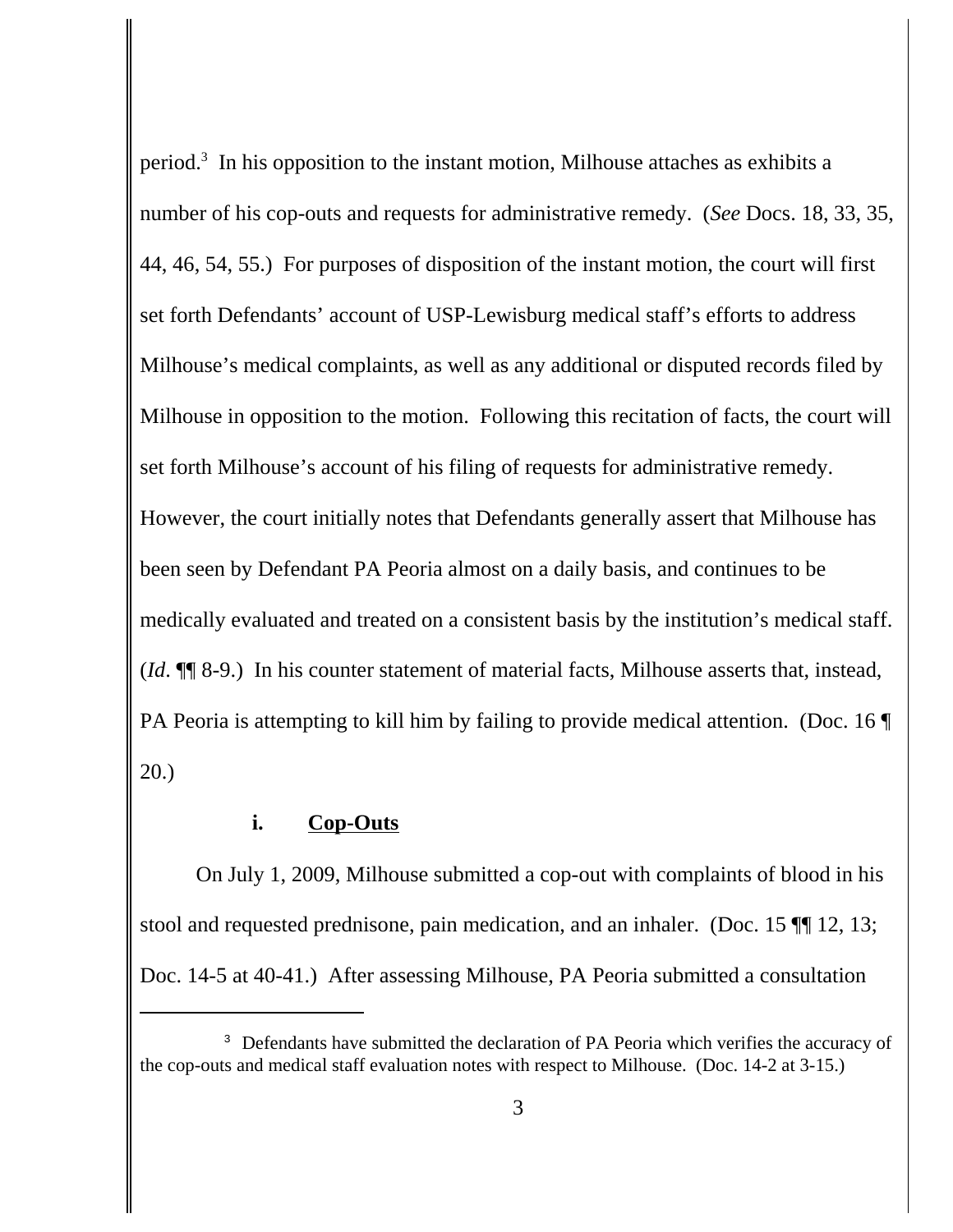request for a colonoscopy due to Milhouse's rectal bleeding with abdominal pain. (Doc. 14-5 at 41.) He prescribed an inhaler and Naproxen for an unspecified backache, and told Milhouse to follow up at sick call as needed. (*Id*.)

On July 2, 2009, Milhouse submitted a cop-out with a complaint that he has not yet received high blood pressure medicine and requested allergy tablets. (Doc. 15 ¶ 14; Doc. 14-5 at 38-39.) It was noted that Milhouse has benign essential hypertension and allergic rhinitis. (Doc. 14-5 at 38.) PA Peoria issued the allergy tablets, but informed Milhouse that he had not been prescribed high blood pressure medication. (*Id*.) He also noted that Milhouse should follow up at sick call and the chronic care clinic as needed. (*Id*.)

On July 9, 2009, Milhouse submitted a cop-out requesting high blood pressure medication. (Doc. 15 ¶ 15; Doc. 14-5 at 36-37.) In response, he was again reminded that he had not been prescribed anti-hypertensives. (Doc. 14-5 at 36.)

On July 10, 2009, Milhouse submitted a cop-out requesting a refill of prednisone and allergy tablets. (Doc. 14-5 at 34-35.) PA Peoria issued the prescriptions and instructed Milhouse to follow up at sick call as needed. (*Id*.) Later that same day, Milhouse submitted another cop-out with a number of complaints, including chest pain, extremities pain, and pain from a use of force incident. (Doc. 15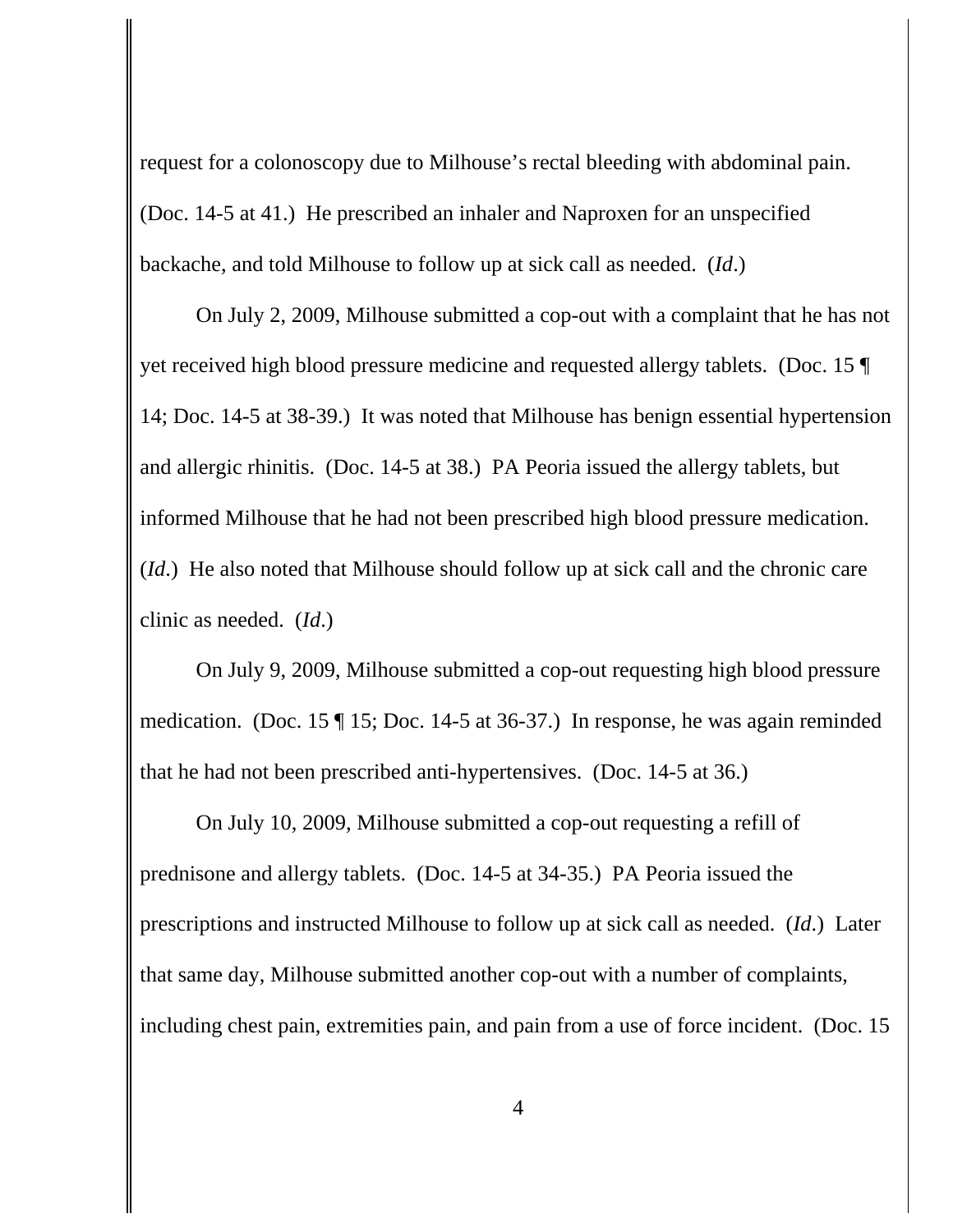¶ 16; Doc. 14-5 at 32-33.) He was seen at his cell and assessed for depressive disorder and antisocial personality disorder. (Doc. 14-5 at 32-33.) PA Peoria further noted the following: "I informed patient that I would not be addressing any of his multiple somatic complaints. Patient is extremely time intensive, is anxious, and dwells on somatic symptoms. He presents to Health Services almost daily. I do not see this changing."4 (*Id*. at 33.)

On July 15, 2009, Milhouse was seen by PA Hemphill for complaints of a twisted ankle and swollen right arm. (Doc. 15 ¶ 18; Doc. 14-5 at 30-31.) He also requested antacid medication and denied any chest pain. (Doc. 14-5 at 30.) PA Hemphill prescribed Ibuprofen for the ankle and arm pain and antacid tablets. (*Id*. at 31.) Milhouse was advised that he should expect tenderness in the ankle for up to 30 days. (*Id*.)

On July 17, 2009, Milhouse was prescribed medication for stomach discomfort, per his request of the same day. (Doc. 15 ¶ 19; Doc. 14-5 at 28-29.)

On July 21, 2009, Milhouse submitted a cop-out with complaints of stomach pains, blood in his stool, swollen ankle, insomnia, chest pain, and racing thoughts. (Doc. 15 ¶ 20; Doc. 14-5 at 26-27.) In his report, PA Peoria noted that Milhouse does

<sup>&</sup>lt;sup>4</sup> In his counter statement of material facts, Milhouse states, "Milhouse has serious documented medical conditions and does not dwell on symptoms but pain." (Doc. 16 ¶ 17.)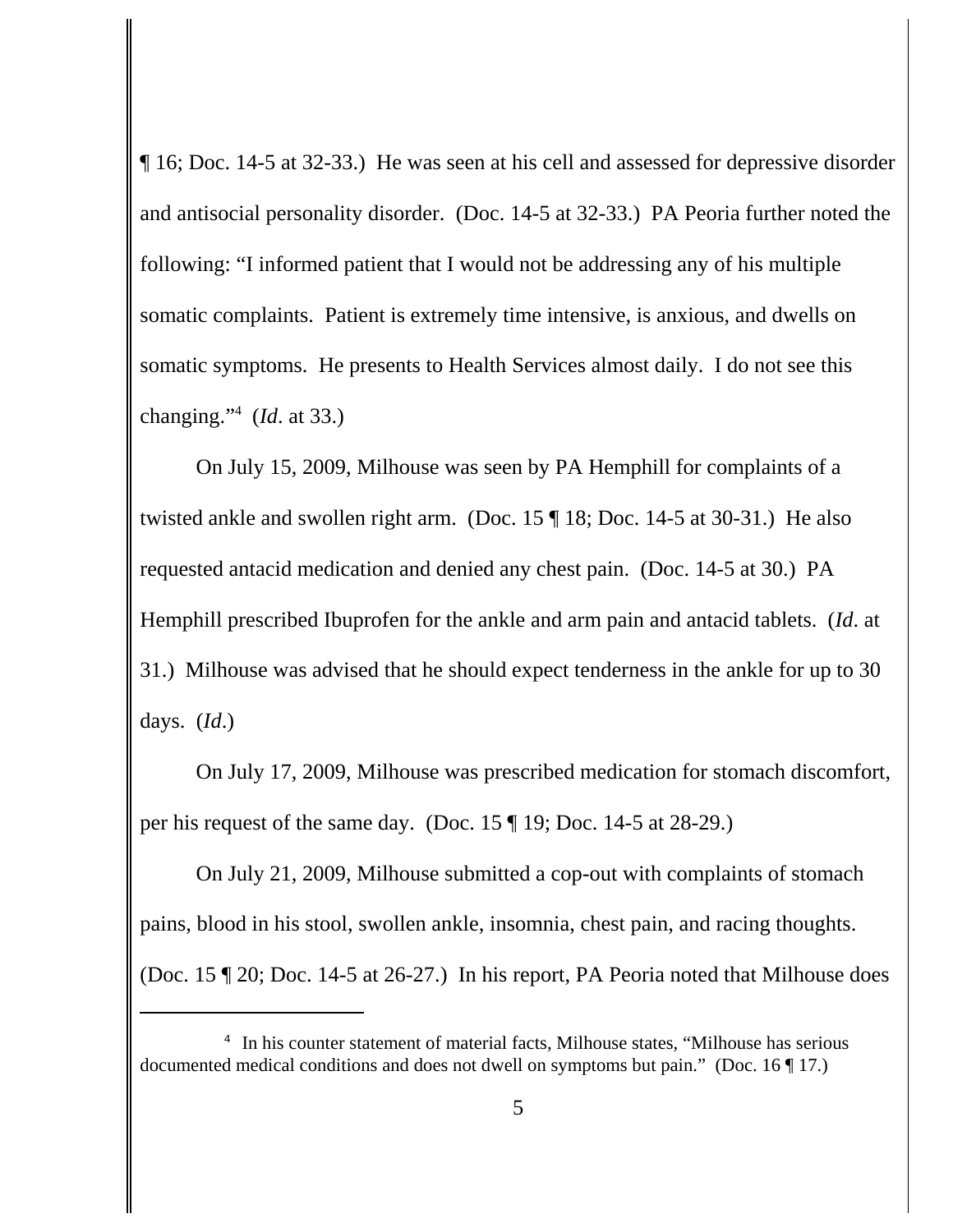not want to see him because he thinks PA Peoria is trying to kill him. (Doc. 14-5 at 26.) Milhouse was assessed for external hemorrhoids, depressive disorder, antisocial personality disorder, a sprain and strain of an unspecified site of the ankle, heartburn, insomnia, ulcerative colitis, internal hemorrhoids, abdominal pain, and chest pain. (*Id*. at 26-27.) He was advised to follow up at sick call or the chronic care clinic as needed. (*Id*. at 27.) Further, he was informed that he may see a different provider at the time of his next chronic care clinic visit. (*Id*.) In his counter statement of material facts, Milhouse asserts that he was neither treated for depressive order nor informed that he could see a different provider. (Doc. 16 ¶¶ 21, 22.)

On July 23, 2009, Milhouse was seen for complaints of asthma, and prescribed an inhaler. (Doc. 14-5 at 25.) Also on July 23, 2009, PA Peoria addressed two copouts sent by Milhouse on July 14 and 20, 2009, respectively. (Doc. 15 ¶¶ 23, 24; Doc. 14-5 at 23-24.) In the cop-out dated July 14, 2009, Milhouse requested a blood pressure reading and various medications, including blood pressure medicine and prednisone. (Doc. 14-5 at 23.) In the cop-out dated July 20, 2009, Milhouse complained of blood in his stool and dizziness. (*Id*.) He requested a chronic care clinic visit and various medications, including lisinopril, an inhaler, prednisone, and allergy tablets. (*Id*.) He was assessed for benign essential hypertension, external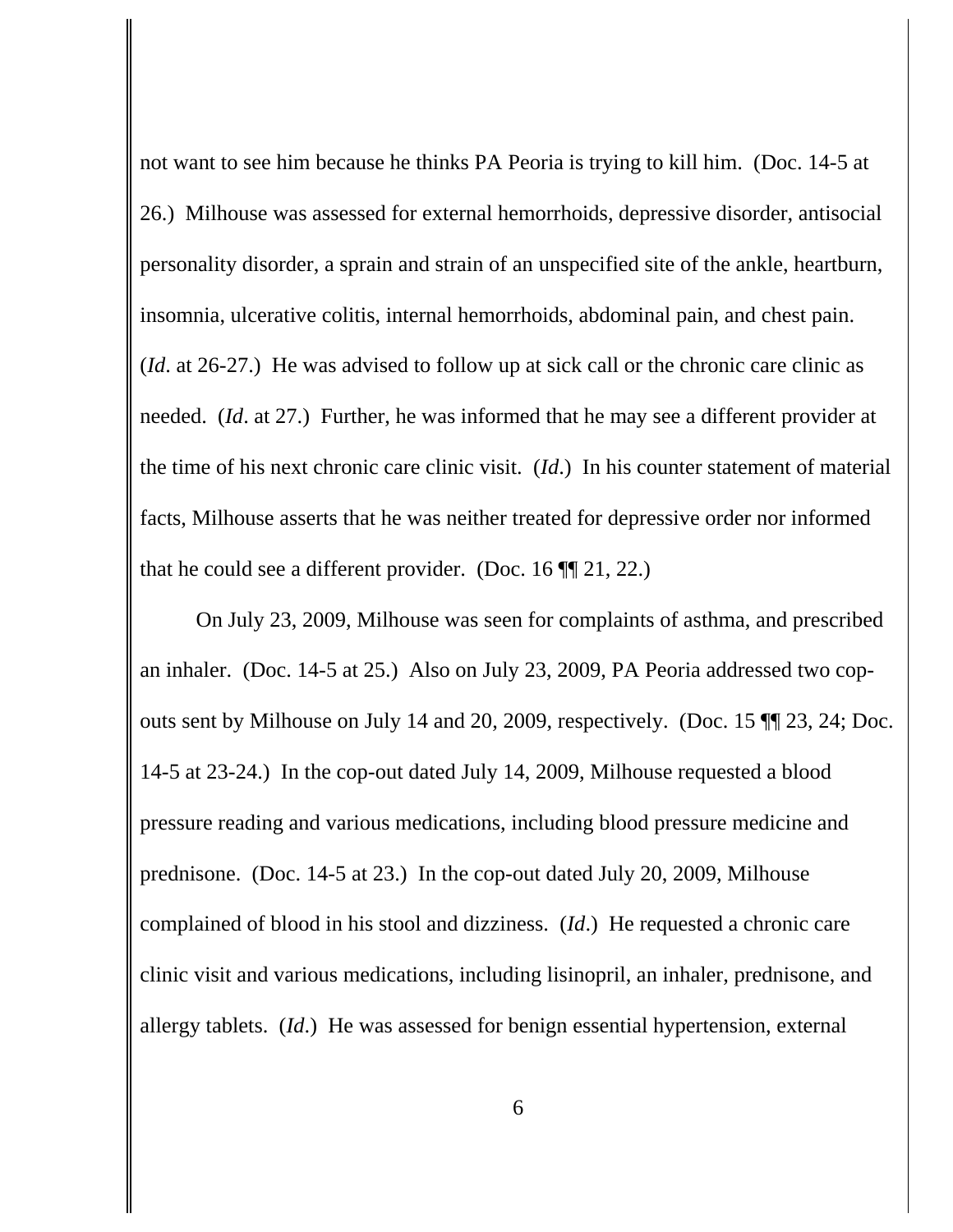hemorrhoids, asthma, antisocial personality disorder, ulcerative colitis, internal hemorrhoids, and allergic rhinitis. (*Id*. at 24.) Milhouse was advised to follow up at sick call or the chronic care clinic as needed, and was discharged to the housing unit with asthma restrictions. (*Id*.) He was also informed that he could pursue a prescription of lisinopril at the time of his chronic care clinic visit. (*Id*.) It was noted that he was not on any anti-hypertensives, and that his prescriptions for an inhaler and prednisone had been filled the previous day. (*Id*.)

On August 3, 2009, PA Peoria addressed two cop-outs sent by Milhouse, one with no date and the other dated August 1, 2009. (Doc. 15 ¶ 25; Doc. 14-5 at 21-22.) In these cop-outs, Milhouse complained of continued ankle pain, and requested more prednisone and pain medication. (*Id*. at 21.) He was assessed for a sprain and strain of an unspecified site of the ankle and for ulcerative colitis. (*Id*.) Further, he was prescribed Ibuprofen, but informed that the prescription for prednisone will not be refilled so frequently. (*Id*. at 22.) He was also told to follow up at sick call or the chronic care clinic as needed. (*Id*.)

On August 5, 2009, PA Peoria addressed a cop-out sent by Milhouse on August 4, 2009. (Doc. 15 ¶ 26; Doc. 14-5 at 19-20.) Milhouse was assessed for asthma and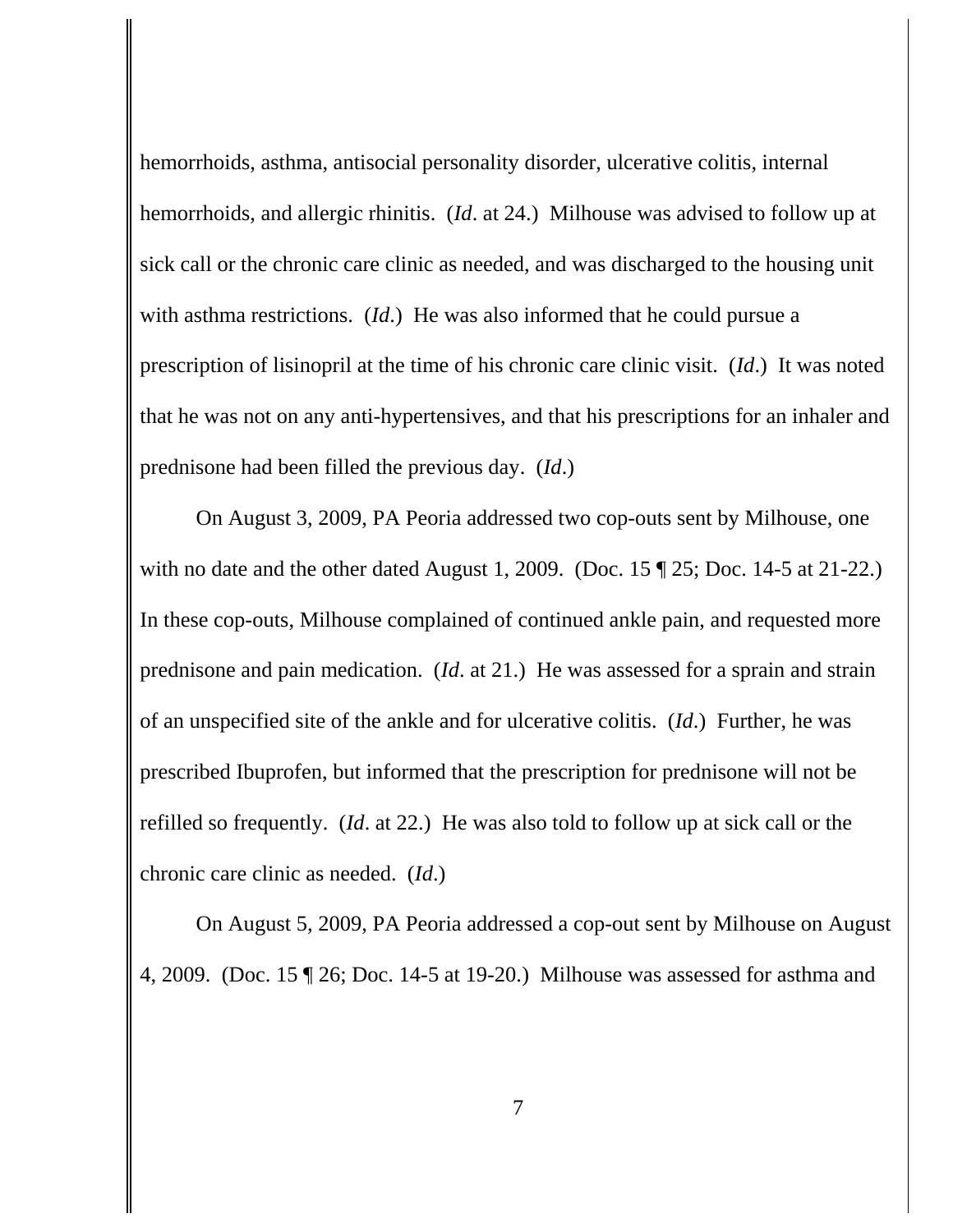allergic rhinitis. (Doc. 14-5 at 19.) His prescription for an inhaler was renewed, and he was told to follow up at sick call or the chronic care clinic as needed. (*Id*.)

On August 10, 2009, PA Peoria addressed a cop-out sent by Milhouse on August 9, 2009. (Doc. 15 ¶ 27; Doc. 14-5 at 17-18.) In the cop-out, Milhouse complained of continued ankle pain. (Doc. 14-5 at 17.) He also requested allergy tablets and prednisone. (*Id*.) It was noted that his soft shoe request was pending. (*Id*.) In addition, he was assessed for ulcerative colitis and allergic rhinitis. (*Id*.) He was told to follow up at sick call or the chronic care clinic as needed. (*Id*.)

On August 17, 2009, PA Peoria addressed a cop-out sent by Milhouse on August 13, 2009. (Doc. 15 ¶ 28; Doc. 14-5 at 15-16.) In the cop-out, Milhouse requested prednisone and pain medication for his back and ankle. (Doc. 14-5 at 15.) He was assessed for a backache, a sprain and strain of an unspecified site of the ankle, and ulcerative colitis. (*Id*. at 15.) Ibuprofen was prescribed , but his request for prednisone was denied. (*Id*.)

On August 21, 2009, PA Peoria addressed a cop-out sent by Milhouse on August 20, 2009. (Doc. 15 ¶ 29; Doc. 14-5 at 13-14.) In the cop-out, Milhouse submitted a request for anti-fungal cream, foot drops for a toe nail fungus, and an xray for his left ankle. (Doc. 14-5 at 13.) Milhouse was seen at his cell, and PA Peoria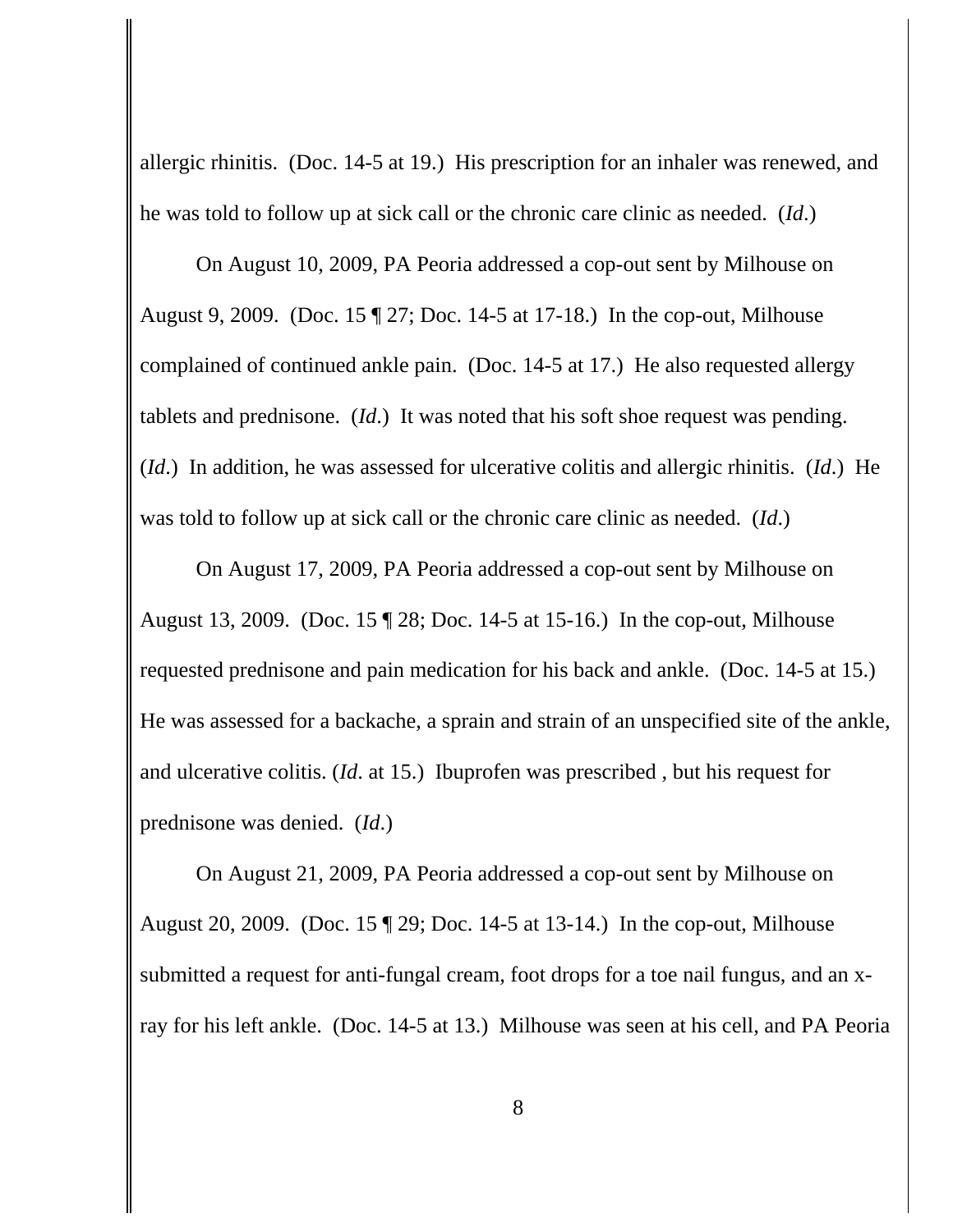noted fungus in Milhouse's groin area and recorded that Milhouse had previously stepped in a hole in his cell in July 2009, was given an ace wrap, but claimed it has not helped. (*Id*.) PA Peoria prescribed cream for his fungus. (*Id*. at 14.)

On August 27, 2009, Milhouse was seen by a general surgeon for rectal bleeding. (Doc. 15 ¶ 31; Doc. 14-5 at 12.) The surgeon recommended a colonoscopy to rule out polyps, and, as a result, a consult for a colonoscopy was written. (Doc. 14- 5 at 12.) However, after Milhouse wrote several cop-outs to staff indicating that he was refusing the colonoscopy because of government experiments,<sup>5</sup> PA Peoria presented him with a refusal form which he signed on November 17, 2009. (Doc. 14- 3 at 39-40; Doc. 14-5 at 42-45.)

On August 31, 2009, PA Peoria addressed two cop-outs sent by Milhouse on August 21 and 24, 2009, respectively. (Doc. 15 ¶ 32; Doc. 14-5 at 8-11.) In the first cop-out, Milhouse requested a "soft-shoe pass for left ankle surgery." (Doc. 14-5 at 10.) PA Peoria noted that he would not issue a soft shoe pass to Milhouse because he was already wearing issued soft shoes. (*Id*.) In the second cop-out, Milhouse requested that "something be done immediately otherwise 'this is deliberate

<sup>&</sup>lt;sup>5</sup> Milhouse stated that the colonoscopy was "nothing more than a ploy to implant a sophisticated intelligent device inside me. The government has attempted this previously by putting microchips inside my prescribed medication. I do not want nor is willing to participate in any government experiment." (Doc. 14-5 at 44.)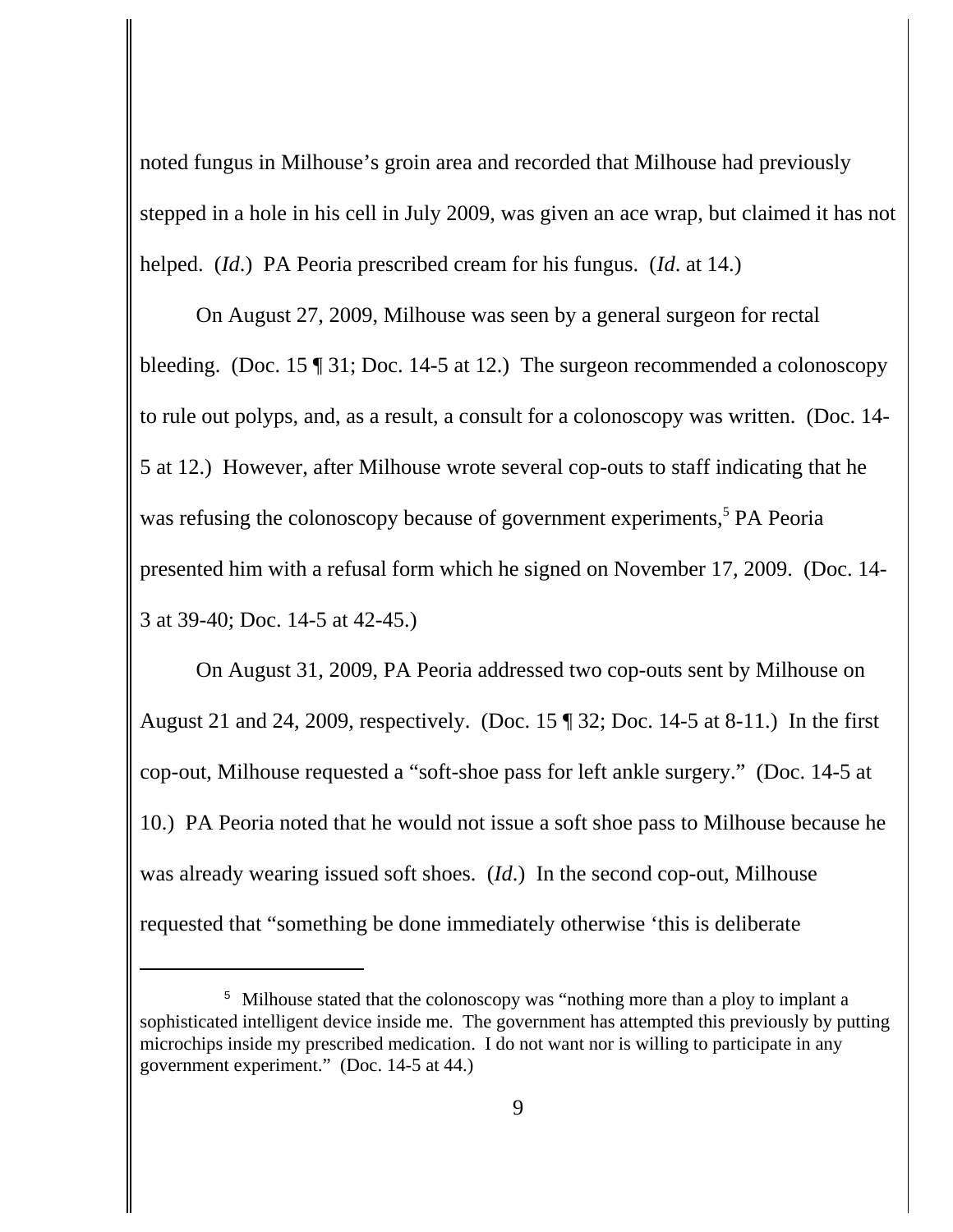indifference of inadequate medical care.'" (Doc. 14-5 at 8.) PA Peoria noted that he was interpreting the request as one for an examination and x-ray of his left ankle, as well as a soft shoe pass. (*Id*.) He noted that he would inform Milhouse that his concerns had been documented. (*Id*.)

On September 10, 2009, Milhouse's prescriptions for anti-fungal cream and Ibuprofen were refilled. (Doc. 15 ¶ 33; Doc. 14-5 at 6-7.) In addition, the pharmacy was notified for an over-the-counter ("OTC") form for Milhouse's indigent status for prescriptions. (Doc. 14-5 at 6.)

On September 14, 2009, PA Peoria addressed three cop-outs sent by Milhouse, two on September 10, 2009, and a third on September 12, 2009. (Doc. 15 ¶¶ 34, 35; Doc. 14-5 at 2-4.) In the first cop-out sent on September 10, 2009, Milhouse requested a refill of Ibuprofen and an inhaler. (Doc. 14-5 at 2.) In the second cop-out, Milhouse requested allergy tablets and stated that the Ibuprofen is not working. (*Id*.) PA Peoria noted that Milhouse was not indigent, refilled the prescription for Ibuprofen, and referred Milhouse to the commissary for the allergy tablets. (*Id*. at 2- 3.) In the cop-out sent on September 12, 2009, Milhouse again requested an inhaler. (*Id*. at 2.) Further, in an administrative note generated on September 14, 2009, it was noted that Milhouse was seen by an optometrist on that date. (*Id*. at 4.)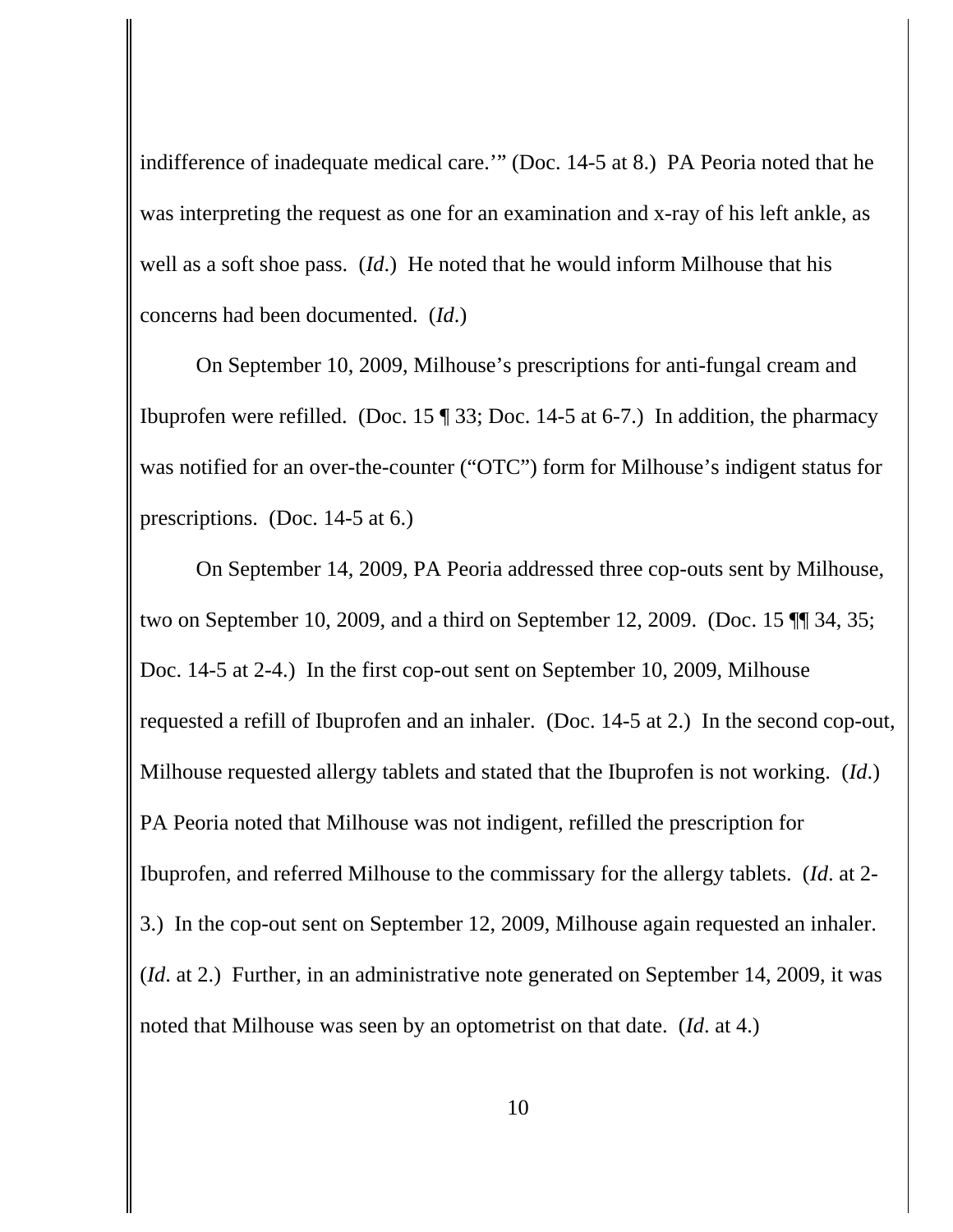On September 15, 2009, PA Peoria addressed a cop-out sent by Milhouse on September 2, 2009. (Doc. 15 ¶ 36; Doc. 14-4 at 50; Doc. 14-5 at 1.) In the cop-out, Milhouse complained of pain in his ankle and rectal bleeding. (Doc. 14-4 at 50.) He was seen at his cell, where he also requested nasal spray. (*Id*.) A prescription for nasal spray was submitted and Milhouse was advised to follow-up at sick call as needed. (Doc. 14-5 at 1.)

On September 16, 2009, Milhouse submitted a request for more allergy tablets. Doc. 15 ¶ 37; Doc. 14-4 at 48-49.) It was noted that Milhouse is not indigent and therefore he was referred to the commissary for allergy tablets. (Doc. 14-4 at 48.)

On September 18, 2009, Milhouse was seen by Clinical Director Dr. Pigos for his left ankle pain. (Doc. 15 ¶¶ 38, 39; Doc. 14-4 at 45-47.) Milhouse stated that he had not yet been examined or treated for the left ankle pain. (Doc. 14-4 at 45.) His pain scale was marked at "2." (*Id*.) When asked if he had any other medical concerns at that time, Milhouse stated no. (*Id*.) Upon examination, it was noted that he had full range of motion, no swelling, and no deformities. (*Id*. at 46.)

On September 28, 2009, PA Peoria addressed four cop-outs sent by Milhouse sent in September 2009. (Doc. 15 ¶¶ 40, 41; Doc. 14-4 at 42-44.) In a cop-out dated September 19, 2009, Milhouse requested a refill of the anti-fungal cream. (Doc. 14-4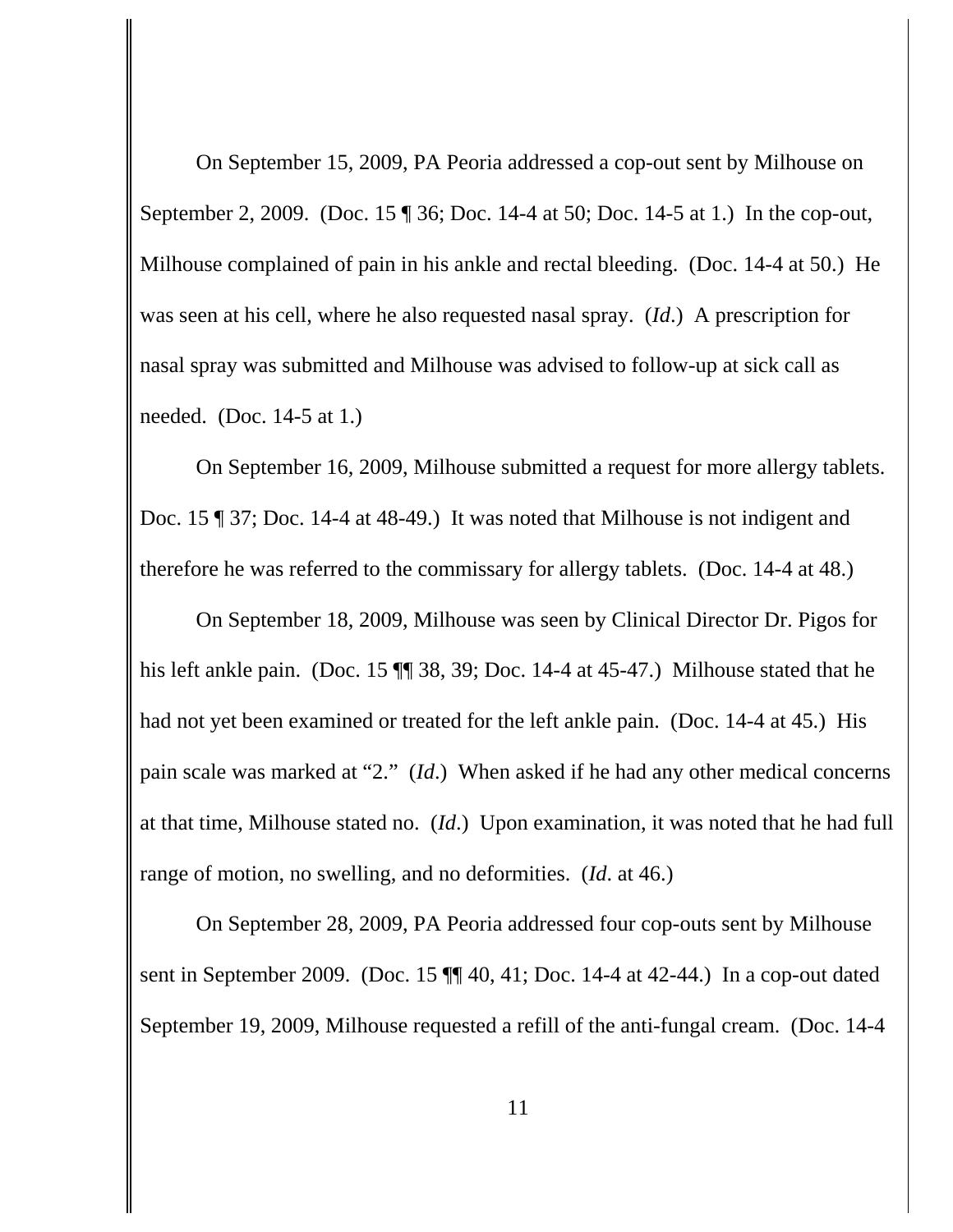at 42.) PA Peoria noted that Milhouse was no longer indigent. (*Id*.) In a cop-out dated September 24, 2009, Milhouse requested high blood pressure medication and anti-fungal cream. (*Id*.) It was noted that Milhouse has no history of hypertension and the pharmacy does not have a record of prescriptions for anti-hypertensives for Milhouse. (*Id*.) In a cop-out dated September 25, 2009, Milhouse requested that his blood sugar and cholesterol be checked, requested allergy tablets and high blood pressure medication, and complained of pain in his left ankle and lower back. (*Id*.) It was noted that he has not previously been prescribed medication for his cholesterol. (*Id*.) In addition, it was noted that labs that were previously ordered by staff were refused by Milhouse. (*Id*.) Finally, it was noted that an x-ray of Milhouse's ankle was ordered on September 16, 2009. (*Id*.) In a cop-out dated September 27, 2009, Milhouse requested high blood pressure medication and allergy tablets. (*Id*. at 43.) In response to these cop-outs, PA Peoria noted that because Milhouse was no longer indigent he would refer Milhouse to the commissary for a refill of the anti-fungal cream and allergy tablets. (*Id*. at 44.) In addition, he noted that no lab work would be requested at that time because Milhouse had previously refused the requested labs. (*Id*. at 43-44.) Milhouse was informed to follow-up at sick call or the chronic care clinic as needed. (*Id*. at 43.)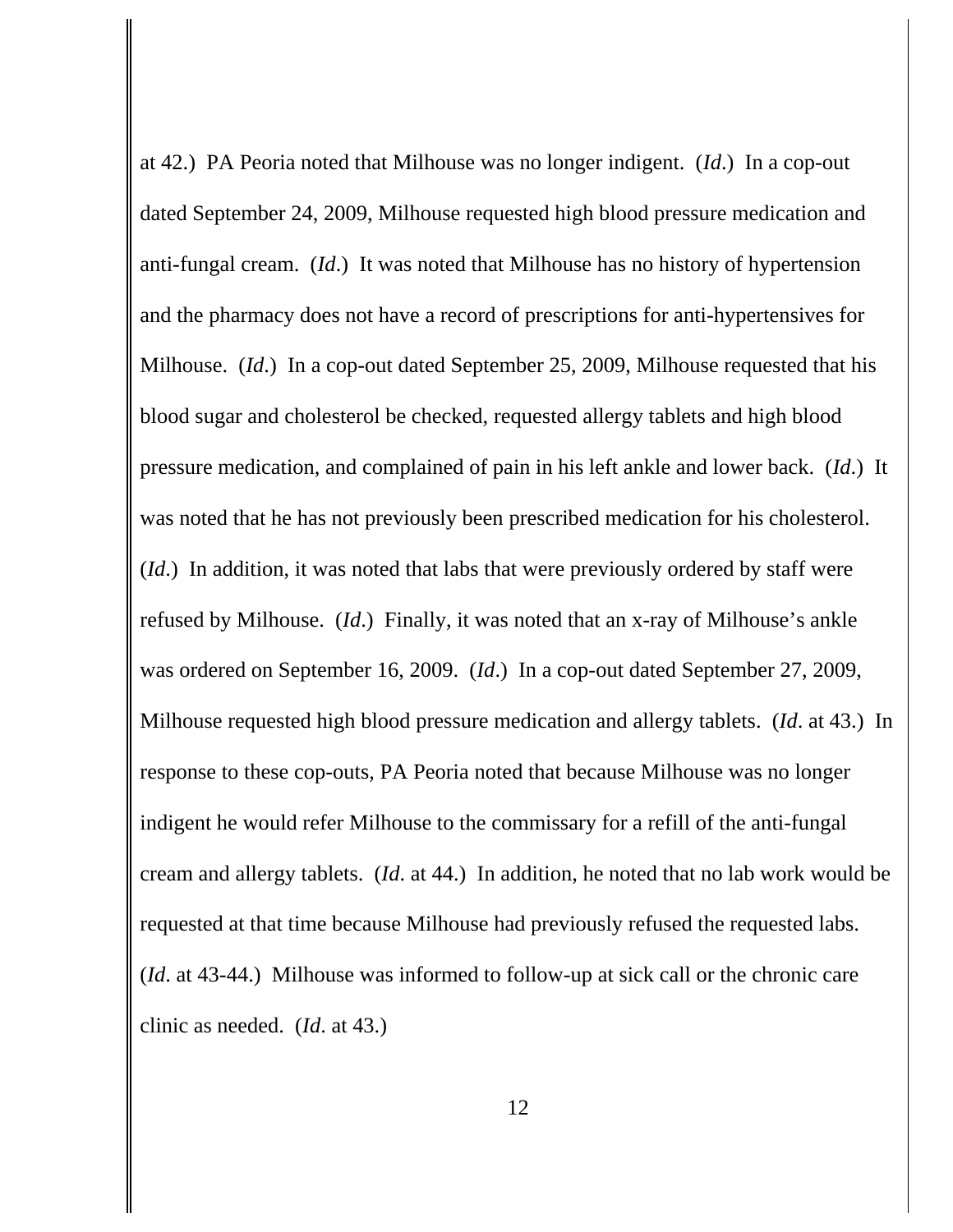On September 29, 2009, PA Peoria addressed a cop-out sent by Milhouse on September 28, 2009. (Doc. 15 ¶ 42; Doc. 14-4 at 40-41.) In the cop-out, Milhouse requested pain medication for pain in his ankle and right forearm. (Doc. 14-4 at 40.) It was noted that Milhouse was no longer indigent and resultantly he was referred to the commissary for medication refills. (*Id*.)

On September 30, 2009, PA Peoria addressed a cop-out sent by Milhouse on September 29, 2009. (Doc. 15 ¶ 43; Doc. 14-4 at 38-39.) In the cop-out, Milhouse requested high blood pressure medication and stated that his ankle was in pain. (Doc. 14-4 at 38.) PA Peoria noted that he was not prescribing anti-hypertensives for Milhouse, who is normotensive. (*Id*.) In addition, he informed Milhouse that he can purchase an analgesia from the commissary for his ankle pain. (*Id*.)

On October 2, 2009, PA Peoria addressed two cop-outs sent by Milhouse on September 30 and October 1, 2009, respectively. (Doc. 15 ¶ 44; Doc. 14-4 at 36-37.) In the cop-out dated September 30, 2009, Milhouse complained of chest pain. (Doc. 14-4 at 36.) In the cop-out dated October 1, 2009, Milhouse requested allergy tablets. (*Id*.) PA Peoria noted that he would refer Milhouse to the commissary for allergy tablets, and also advise him that he would not be working in the SMU the following week "so he may take a holiday from writing me daily cop-outs." (*Id*. at 37.)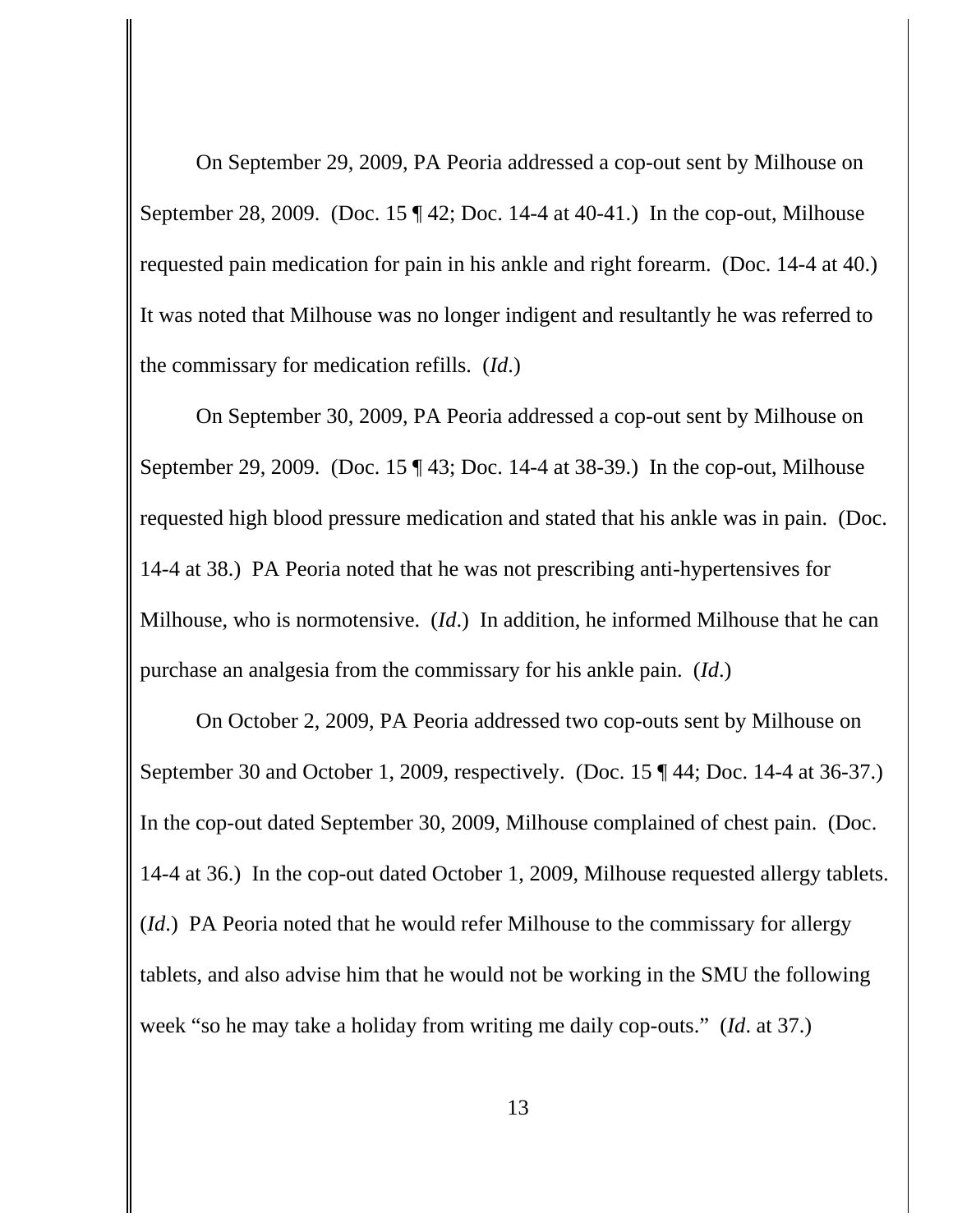On October 7, 2009, Milhouse stoppped Dan DeLeon, RN, during his rounds of the SMU and informed him that he had previously been on high blood pressure medication, but had no specific complaint at that time. (Doc. 15 ¶ 45; Doc. 14-4 at 33-34.) However, he was given a refill of his inhaler. (Doc. 14-4 at 34.)

On October 19, 2009, PA Peoria addressed four cop-outs sent by Milhouse in October 2009. (Doc. 15 ¶ 46; Doc. 14-4 at 29-32.) In the first one, undated, Milhouse requested pain medication and stated that he previously received Naproxen for a back injury. (Doc. 14-4 at 29.) In a cop-out dated October 15, 2009, Milhouse stated that his blood pressure was taken by a nurse on October 7, 2009, and it was high. (*Id*.) In a cop-out dated October 16, 2009, Milhouse complained of abdominal pain. (*Id*.) In a cop-out dated October 18, 2009, Milhouse requested high blood pressure medication and Naproxen for chronic back pain. (*Id*.) He was prescribed Naproxen for his backache and told to follow-up at sick call or the chronic care clinic as needed. (*Id*.) In addition, he was issued eyeglasses. (*Id*. at 31.)

On October 20, 2009, PA Peoria addressed two cop-outs sent by Milhouse on October 19 and 20, 2009, respectively. (Doc. 15 ¶ 47; Doc. 14-4 at 26-27.) In the cop-out dated October 19, 2009, Milhouse stated the following, as noted by PA Peoria: "Wants to know why HSU considers his guaranteed right to medical treatment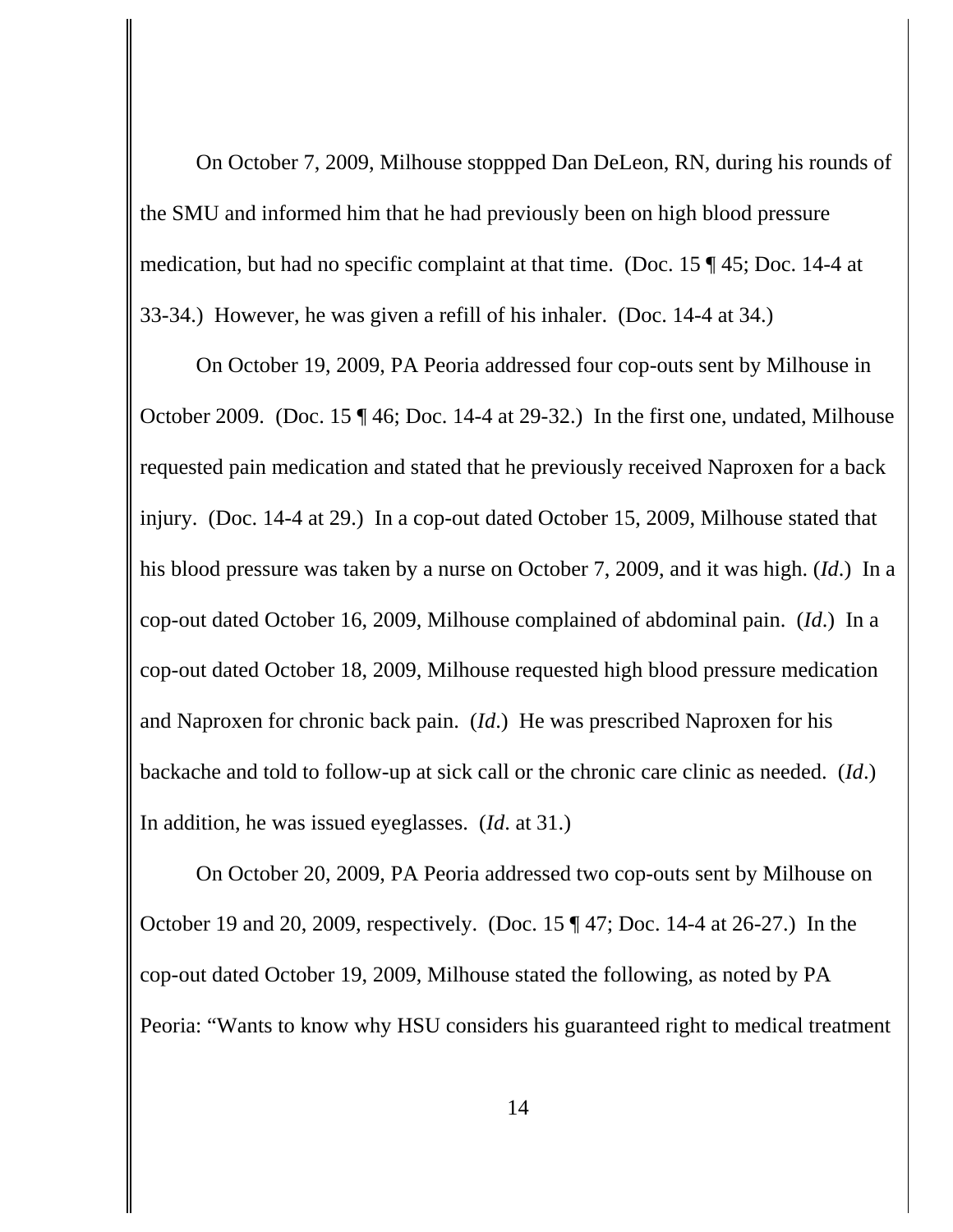is a privilege. 'Justice will prevail and someone will answer.' Threatens to submit sick call requests for the next 100 years. 'So please continue to ignore the chronic conditions I seek relief from.'" (Doc. 14-4 at 26.) In the cop-out dated October 20, 2009, Milhouse requested Naproxen for his chronic back pain, but it was noted that the prescription had been refilled the previous day. (*Id*.)

On October 22, 2009, Milhouse sent a cop-out to Nurse DeLeon stating, "DeLeon, you took my blood pressure on 10-17-09 and it was high, you also said you would talk to Pigos. I still did not receive my medication. What the fuck is wrong with y'all. Please return." (Doc. 14-4 at 22.) Nurse DeLeon noted that Milhouse had previously been informed that he would have to be seen by a physician's assistant or physician to determine if blood pressure medication was necessary, but that in his regular visits with staff he voiced no particular complaints. (*Id*.)

Also on October 22, 2009, PA Peoria addressed three cop-outs sent by Milhouse on October 21 and 22, 2009. (Doc. 15 ¶ 48; Doc. 14-4 at 24-25.) In each of these cop-outs, Milhouse requested allergy tablets, blood pressure medication, or prednisone. (Doc. 14-4 at 24.) PA Peoria noted that he would again direct Milhouse to the commissary for allergy tablets. (*Id*.)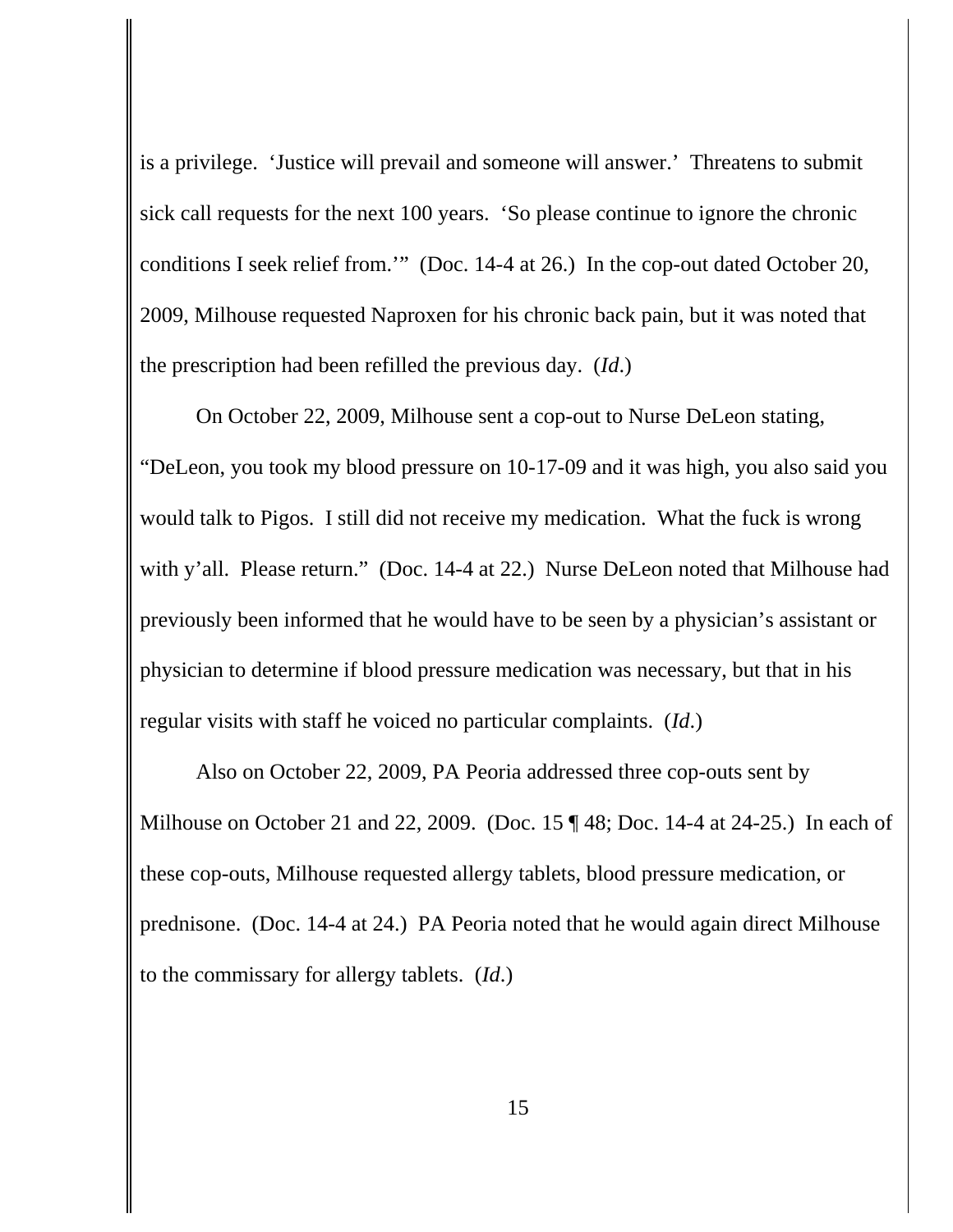On October 23, 2009, Milhouse sent a cop-out requesting high blood pressure medication. (Doc. 15 ¶ 49.) PA Peoria noted that Milhouse had been sending that same request for months, and the issue had been addressed almost on a daily basis. (Doc. 14-4 at 20.) He also noted that he would not prescribe anti-hypertensives to Milhouse. (*Id*.)

Also on October 23, 2009, an injury assessment was completed due to a use of force incident which had occurred earlier that day. (Doc. 15 ¶¶ 49-51; Doc. 14-4 at 17-19.) PA Peoria visited Milhouse at his cell and noted that he easily jumped off the top bunk to engage him in conversation. (Doc. 14-4 at 17.) Milhouse complained of an ankle injury from July 2009. (*Id*.) He also complained that he gets dizzy because he has high blood pressure and institution medical staff will not put him on medication. (*Id*.) After examining Milhouse, PA Peoria informed him that he would not be prescribing anti-hypertensives. (*Id*. at 18.)

On October 26, 2009, PA Peoria addressed a cop-out sent by Milhouse on October 23, 2009. (Doc. 15 ¶ 52; Doc. 14-4 at 14-16.) In the cop-out, Milhouse claimed he was pushed into a wall of his cell, hitting his head and suffering a cut. (Doc. 14-4 at 14.) As a result, he requested medication for a headache. (*Id*.) PA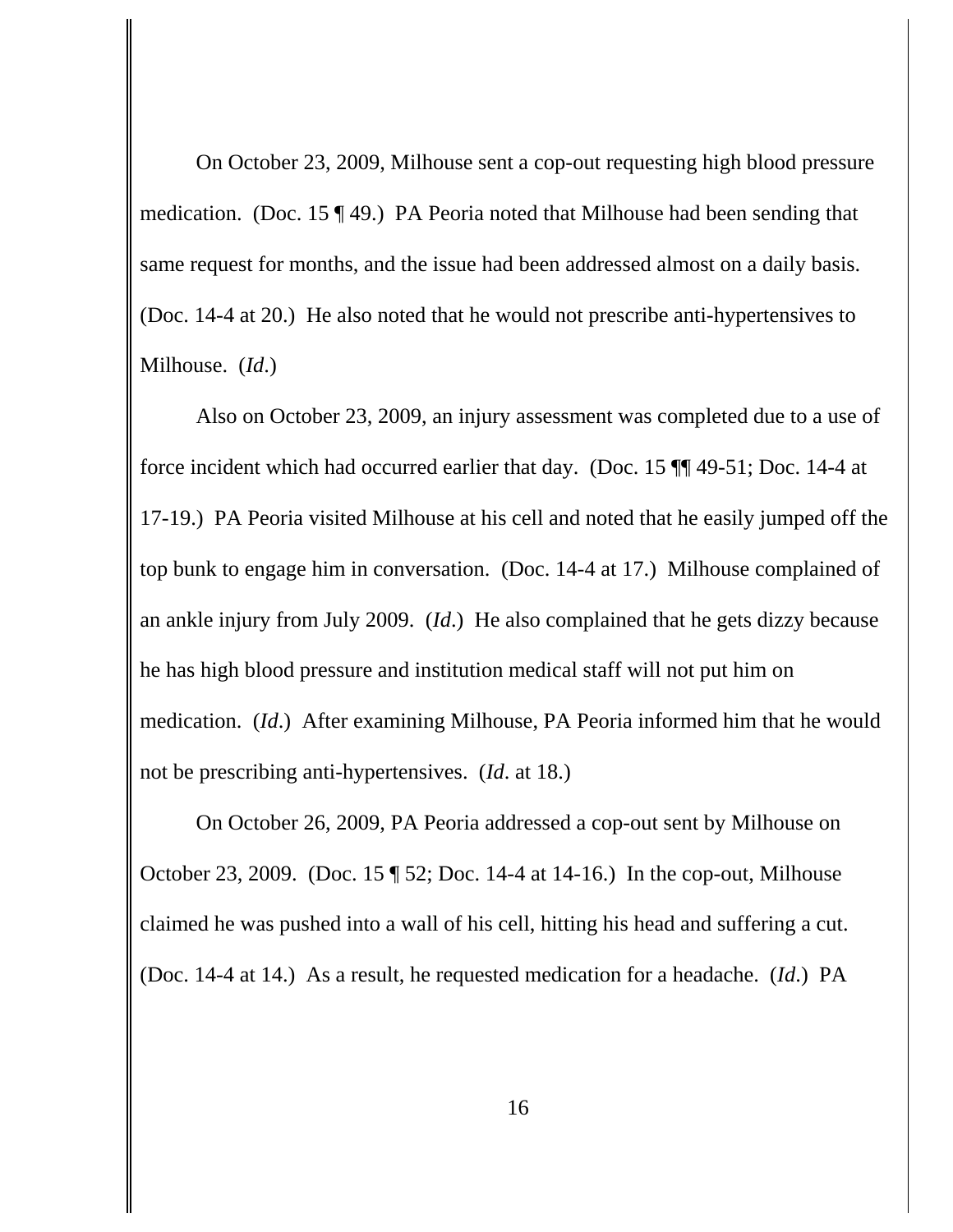Peoria noted that he would refer Milhouse to the commissary for OTC analgesics. (*Id*.)

On October 27, 2009, PA Peoria addressed a cop-out sent by Milhouse on October 24, 2009. (Doc. 15 ¶ 53; Doc. 14-4 at 12-13.) In the cop-out, Milhouse requested antibiotic ointment, pills for a headache, and an inhaler. (Doc. 14-4 at 12.) An inhaler was prescribed, and Milhouse was referred to the commissary for pain medication. (*Id*.)

On October 29, 2009, PA Peoria addressed a cop-out sent by Milhouse on October 26, 2009. (Doc. 15 ¶ 54; Doc. 14-4 at 10-11.) In the cop-out, Milhouse requested allergy tablets and antacid pills. (Doc. 14-4 at 10.) PA Peoria noted again that Milhouse is not indigent and referred him to the commissary to purchase the medication. (*Id*.)

On October 30, 2009, PA Peoria addressed a cop-out sent by Milhouse on October 28, 2009. (Doc. 15 ¶ 55; Doc. 14-4 at 8-9.) In the cop-out, Milhouse complained of a headache and a small cut. (Doc. 14-4 at 8.) PA Peoria did not treat Milhouse's complaints, but told him to follow-up at sick call or the chronic care clinic as needed. (*Id*.)

On November 2, 2009, PA Peoria addressed two cop-outs sent by Milhouse on November 1 and 2, 2009, respectively. (Doc. 15 ¶ 56; Doc. 14-4 at 6-7.) In both cop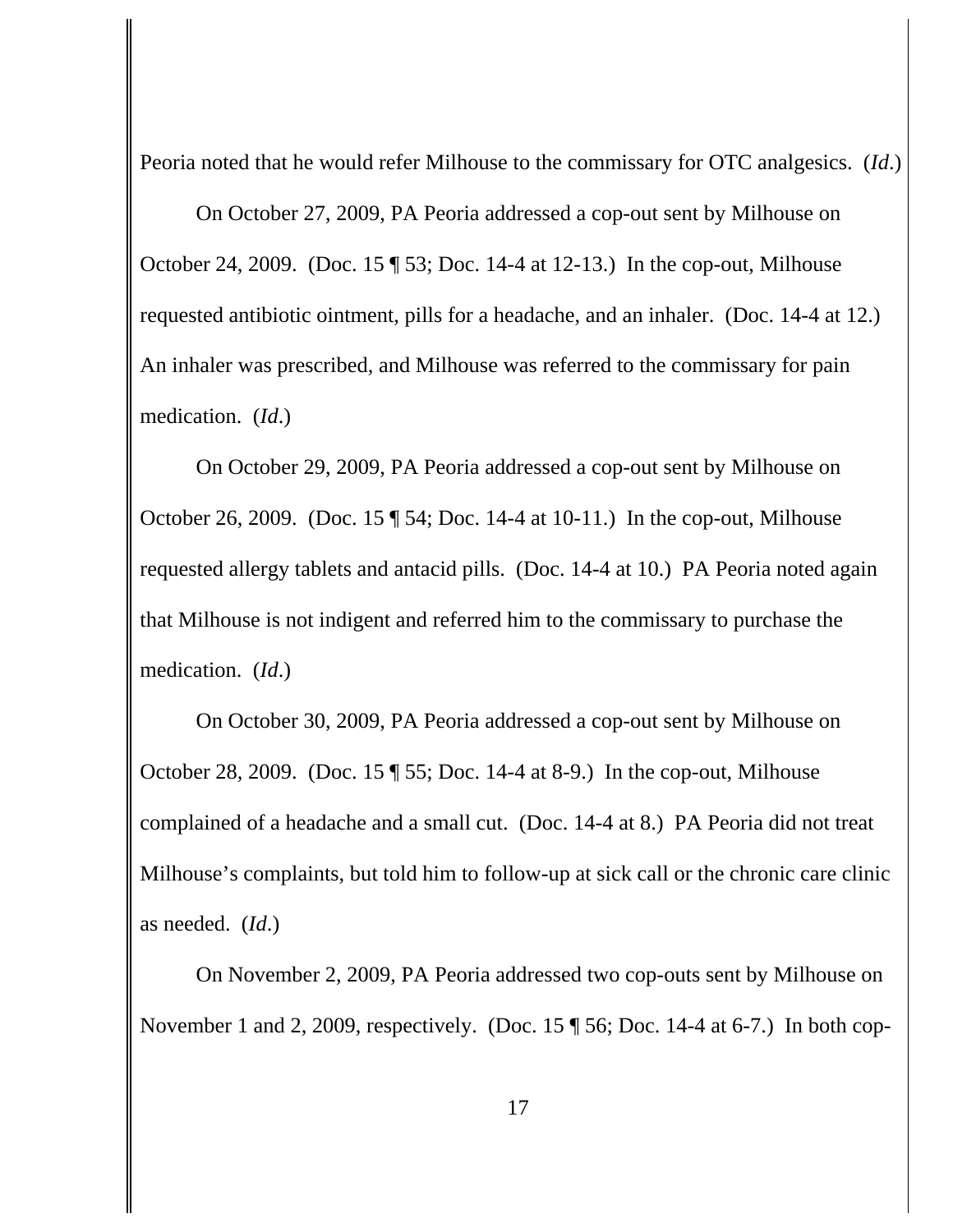outs, Milhouse requested pain pills for a headache. (Doc. 14-4 at 6.) PA Peoria advised Milhouse to purchase OTC analgesics from the commissary. (*Id*.)

On November 3, 2009, PA Peoria addressed seven cop-outs sent by Milhouse. (Doc. 15 ¶ 57; Doc. 14-4 at 4-5.) In a cop-out dated October 9, 2009, Milhouse requested pain medication for lower back and left ankle pain. (Doc. 14-4 at 4.) In a cop-out dated October 11, 2009, Milhouse requested a physical examination. (*Id*.) In a cop-out dated October 13, 2009, Milhouse provided a history of his hypertension, depression, high cholesterol, rectal bleeding, and requested treatment for all of these conditions. (*Id*.) He also requested pain medication. (*Id*.) In a cop-out dated October 14, 2009, Milhouse complained of rectal bleeding and stomach pains. (*Id*.) In the cop-out dated November 2, 2009, Milhouse requested Naproxen for chronic lower back and ankle pain. (*Id*.) He also complained of headaches. (*Id*.) In an undated cop-out, Milhouse requested a refill of AIDS medication. (*Id*.) In another undated cop-out, Milhouse complained of chronic back and ankle pain, and requested high blood pressure medication. (*Id*.) PA Peoria noted that he would document these requests in the medical department's computer system as duplicative and return them to Milhouse, as he believed Milhouse was keeping the cop-outs as evidence for a lawsuit against prison officials. (*Id*.)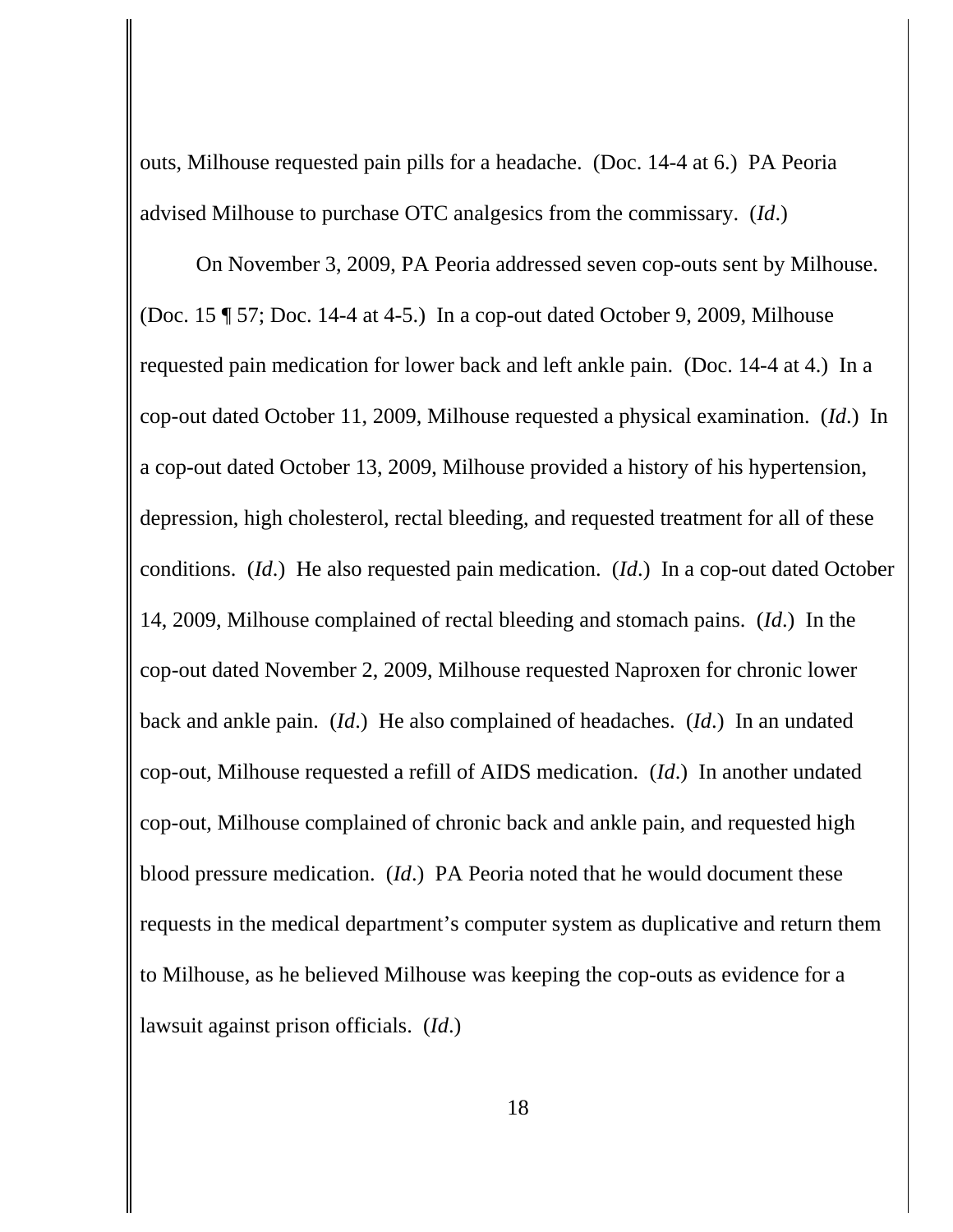On November 4, 2009, PA Peoria addressed a cop-out sent by Milhouse on November 3, 2009. (Doc. 15 ¶ 58; Doc. 14-4 at 2-3.) In the cop-out, Milhouse requested pain medication, and again he was referred to the commissary. (Doc. 14-4 at 2.)

On November 5, 2009, PA Peoria addressed a cop-out sent by Milhouse on November 3, 2009. (Doc. 15 ¶ 59; Doc. 14-4 at 1; Doc. 14-3 at 50.) In the cop-out, Milhouse again requested high blood pressure medication and complained of chest pain. (Doc. 14-3 at 50.) PA Peoria noted that because Milhouse's requests are repetitive and sent on a daily basis, he documents them in the record, but rarely acts on them. (*Id*.)

On November 6, 2009, PA Peoria addressed a cop-out sent by Milhouse on November 5, 2009. (Doc. 15 ¶ 60; Doc. 14-3 at 48-49.) In the cop-out, Milhouse requested nasal spray and pain medication. (Doc. 14-3 at 48.) In response, PA Peoria explained to Milhouse "that because of the repetitive nature of his daily s/c cop outs requiring the same daily response which he ignores, I will no longer be responding. I will simply record his requests for documentation purposes only." (*Id*.)

On November 9, 2009, PA Peoria addressed two cop-outs sent by Milhouse on November 6 and 9, 2009, respectively. (Doc. 15 ¶ 61, 62; Doc. 14-3 at 46-47.) In the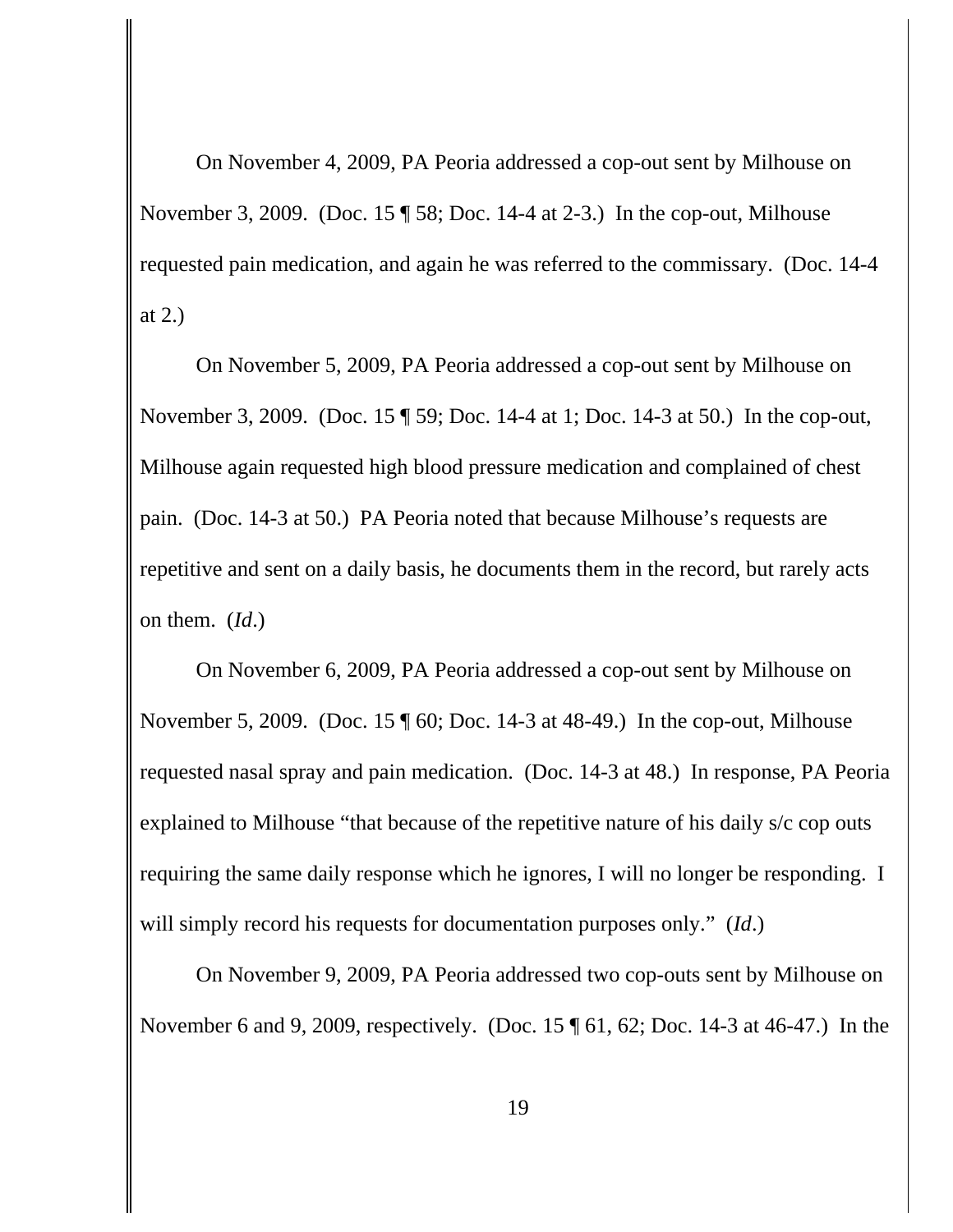cop-out dated November 6, 2009, Milhouse complained of chronic back pain and "have been prescribed pain medication since Jan. 2007. My back is hurting." (Doc. 14-3 at 46.) In the cop-out dated November 9, 2009, he complained of extremely chapped and bleeding skin, and informed PA Peoria that his ace bandage had been confiscated during a cell shakedown. (*Id*.) In response, PA Peoria informed Milhouse the he may purchase medication from the commissary, that Health Services does not provide skin moisturizers, and that he would not replace the ace bandage. (*Id*.)

On November 16, 2009, PA Peoria addressed a cop-out sent by Milhouse on November 15, 2009, in which he again requested allergy tablets and pain medication. (Doc. 15 ¶ 63; Doc. 14-3 at 43-44.) PA Peoria again referred Milhouse to the commissary. (Doc. 14-3 at 43.)

On November 17, 2009, Milhouse was seen by a psychiatrist, Keith Tolan, M.D., in response to a cop-out sent by Milhouse in which he described a "large conspiracy against him." (Doc. 15 ¶ 66; Doc. 14-3 at 37-38.) Dr. Tolan noted that Milhouse presented as one malingering for an external gain. (Doc. 14-3 at 38.) He stated that there was no evidence to support the pathology proposed by Milhouse in his cop-outs, except for anti-personality disorder ("ASPD") malingering. (*Id*.) He also noted that in light of Milhouse's lack of convincing pathology, along with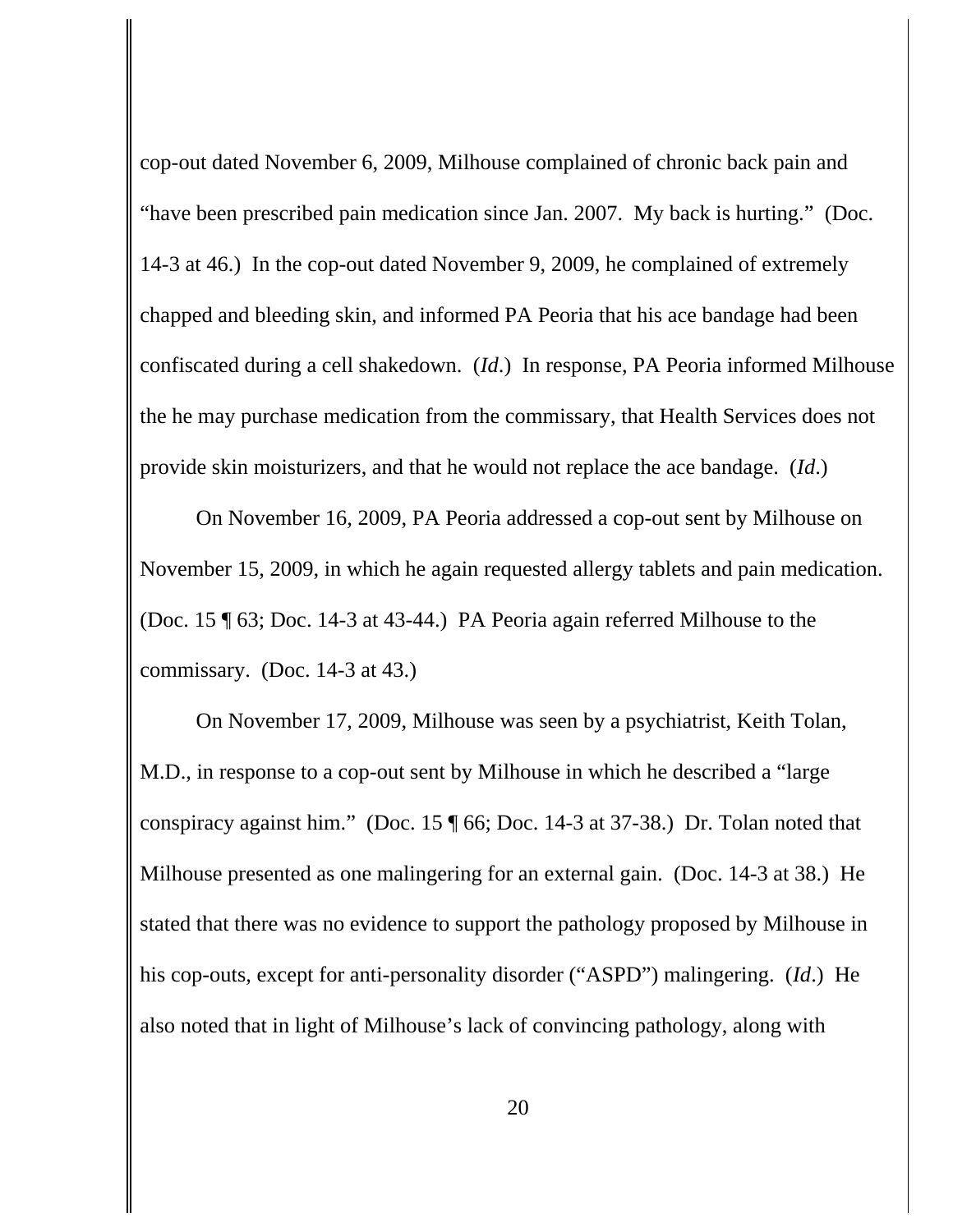potential adverse effects of anti-psychotic medications, he would not risk prescribing such medication. (*Id*.)

From late November 2009 through early February 2010, Milhouse submitted numerous cop-outs with repetitive requests for medication, x-rays, and EKGs, and complaints of reflux, back pain, arm pain, wrist pain, chest pain, allergies. (Doc. 15 ¶ 67; Doc. 14-3 at 1-34.) His requests were denied or he was referred to the commissary. (Doc. 14-3 at 1-34.) In addition, he was instructed to follow-up with the chronic care clinic because he was abusing sick call. (*Id*.)

On February 5, 2010, PA Peoria addressed a cop-out sent by Milhouse on February 4, 2010. (Doc. 14-2 at 48-49.) In the cop-out, Milhouse claimed that he slipped in the shower and resultantly had pain in his right distal anterior antebrachium. (*Id*. at 48.) He was seen at his cell where his request for an x-ray was denied. (*Id*.) However, PA Peoria referred him to the commissary for pain medication. (*Id*.)

On February 8, 2010, PA Peoria addressed three cop-outs sent by Milhouse on February 5, 7 and 8, 2010, respectively. (Doc. 14-2 at 46.) In the cop-outs dated February 5 and 7, 2010, Milhouse requested pain medication for his right arm due to the slip in the shower. (*Id*.) In the cop-out dated February 8, 2010, Milhouse requested allergy tablets and nasal spray. (*Id*.) PA Peoria noted that the issues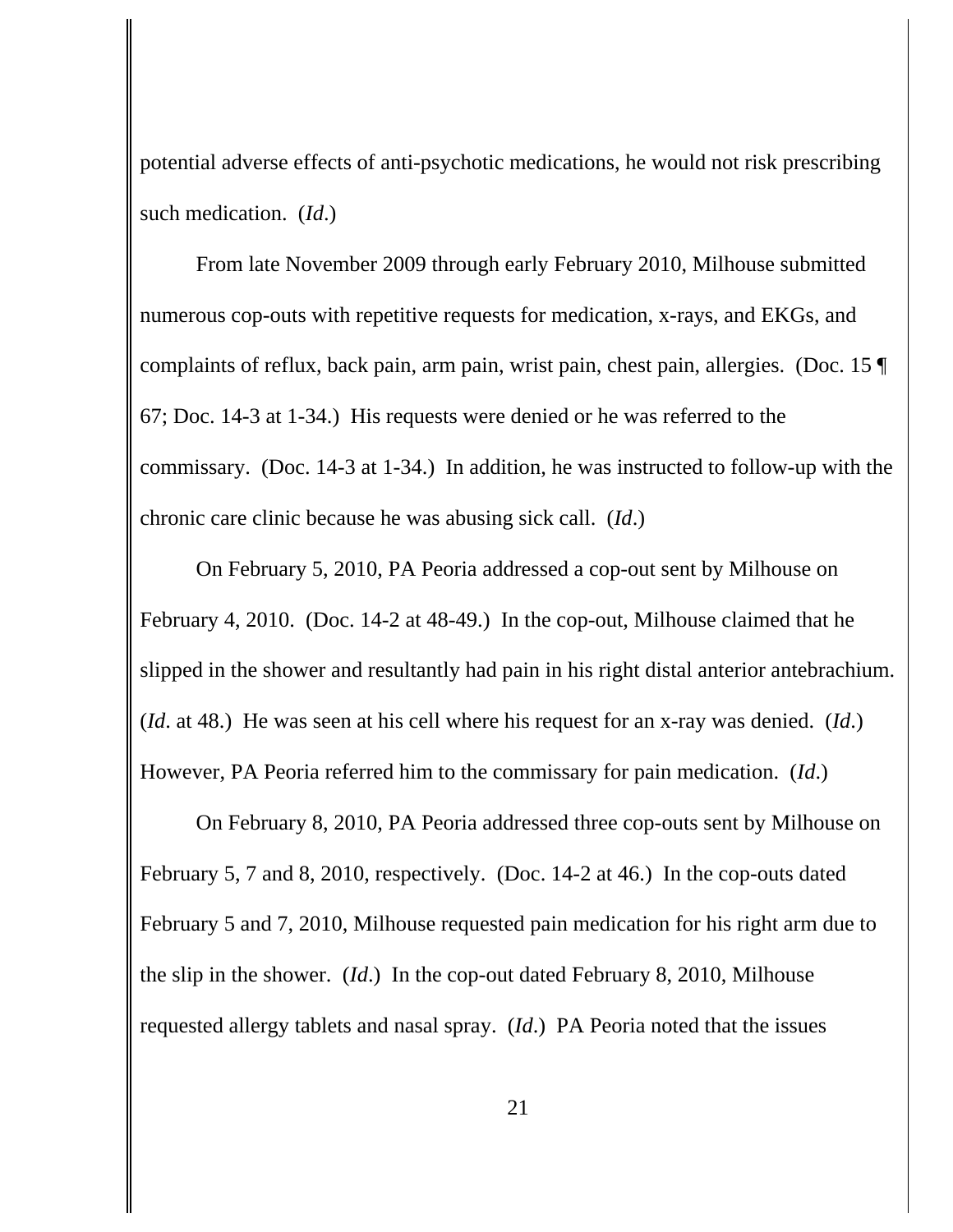surrounding an injury to Milhouse's right arm had already been addressed on February 5, 2010, but referred Milhouse to the commissary for the requested medications. (*Id*.)

On February 9, 2010, PA Peoria addressed a cop-out sent by Milhouse on February 9, 2010, in which he again requested pain medication for his back and swollen wrist. (Doc. 14-2 at 44-45.) PA Peoria noted that Milhouse's wrist was not swollen and referred him again to the commissary for pain medications. (*Id*. at 44.) On February 10, 2010, Milhouse submitted the same request in a separate cop-out. (Doc. 14-2 at 42-43.) PA Peoria again referred him to the commissary. (*Id*. at 42.)

On February 12, 2010, Milhouse was prescribed Ibuprofen. (Doc. 15 ¶ 68; Doc. 14-2 at 41.)

On February 22, 2010, Milhouse was seen during a chronic care clinic with complaints of respiratory weakness, swelling in his wrist, and back pain. (Doc. 15 ¶ 69, 70; Doc. 14-2 at 33-40.) He also submitted a request for an x-ray of his back. (Doc. 14-2 at 33.) Upon examination, it was determined that there was no need for an x-ray of Milhouse's back. (*Id*. at 35.) Milhouse was instructed to do gentle stretching of his back and maintain optimum weight and strong abdominal muscles. (*Id*.)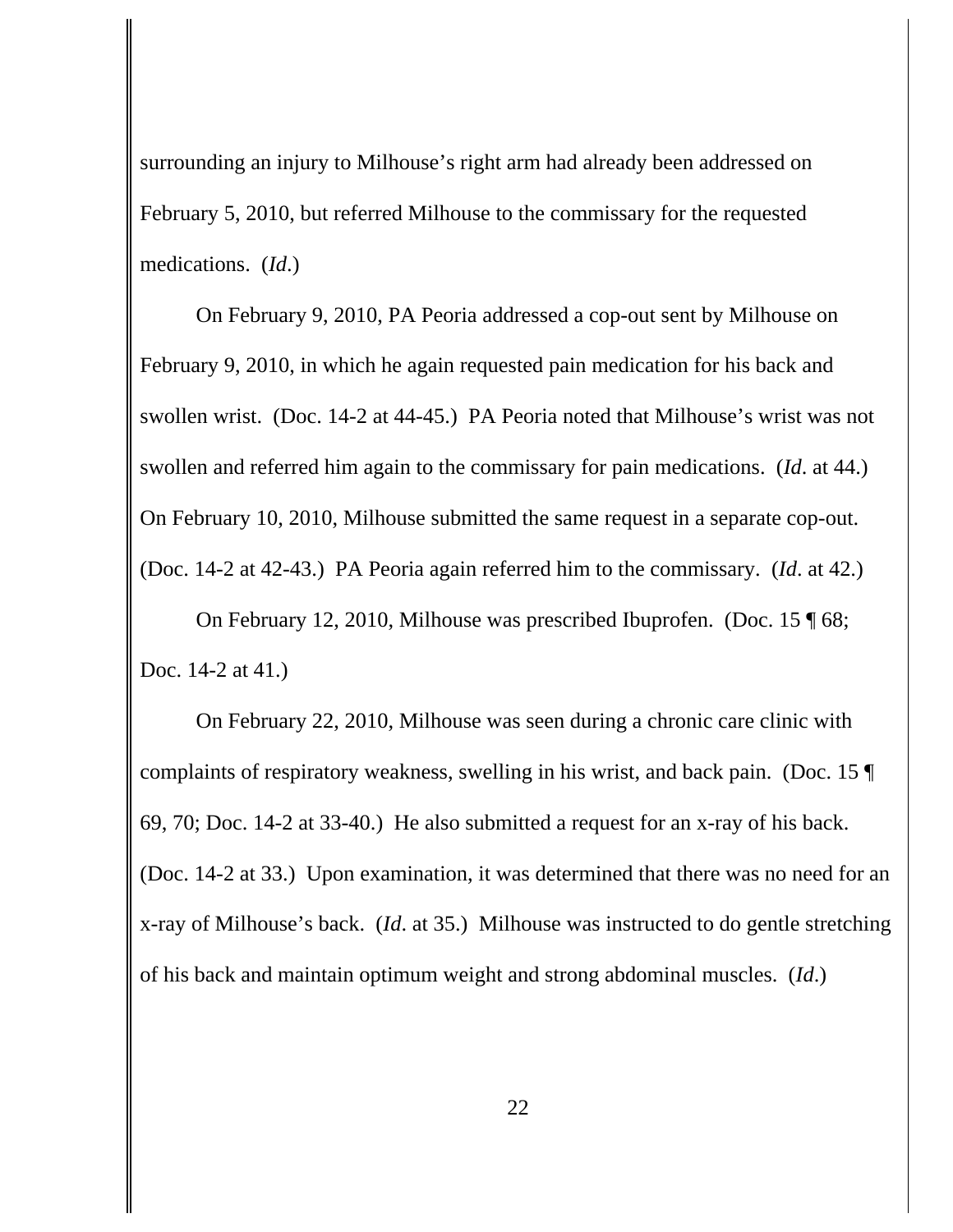On March 1, 2010, Milhouse sent a cop-out requesting pain medication. (Doc. 15 ¶ 71; Doc. 14-2 at 31-32.) PA Alama noted that pills were previously confiscated from Milhouse's cell, and Milhouse was required to purchase pain medication from the commissary. (Doc. 14-2 at 31.)

On March 4, 2010, Milhouse sent a cop-out requesting a refill of antacid tablets for heartburn. (Doc. 15 ¶ 72; Doc. 14-2 at 29-30.) In response, calcium carbonate tablets were prescribed. (Doc. 14-2 at 29.)

On March 15, 2010, Milhouse sent a cop-out requesting pain medication for back pain. (Doc. 15 ¶ 73; Doc. 14-2 at 27-28.) In response, Ibuprofen was prescribed. (Doc. 14-2 at 27.)

On March 26, 2010, Milhouse was seen by PA Geragi for chest pain, prostrate enlargement, and rectal pain with bleeding. (Doc. 15 ¶ 74; Doc. 14-2 at 22-26.) In response, he was prescribed suppositories and an x-ray of his chest was ordered. (Doc. 14-2 at 24.) The results of the x-ray were negative. (*Id*.)

On March 31, 2010, Milhouse was seen by PA Geragi for back pain. (Doc. 15 ¶ 75; Doc. 14-2 at 19-21.) Milhouse denied urinary symptoms, but requested pain medication. (Doc. 14-2 at 19.) In response, Ibuprofen was prescribed and Milhouse was instructed to do back stretches. (*Id*. at 19-20.)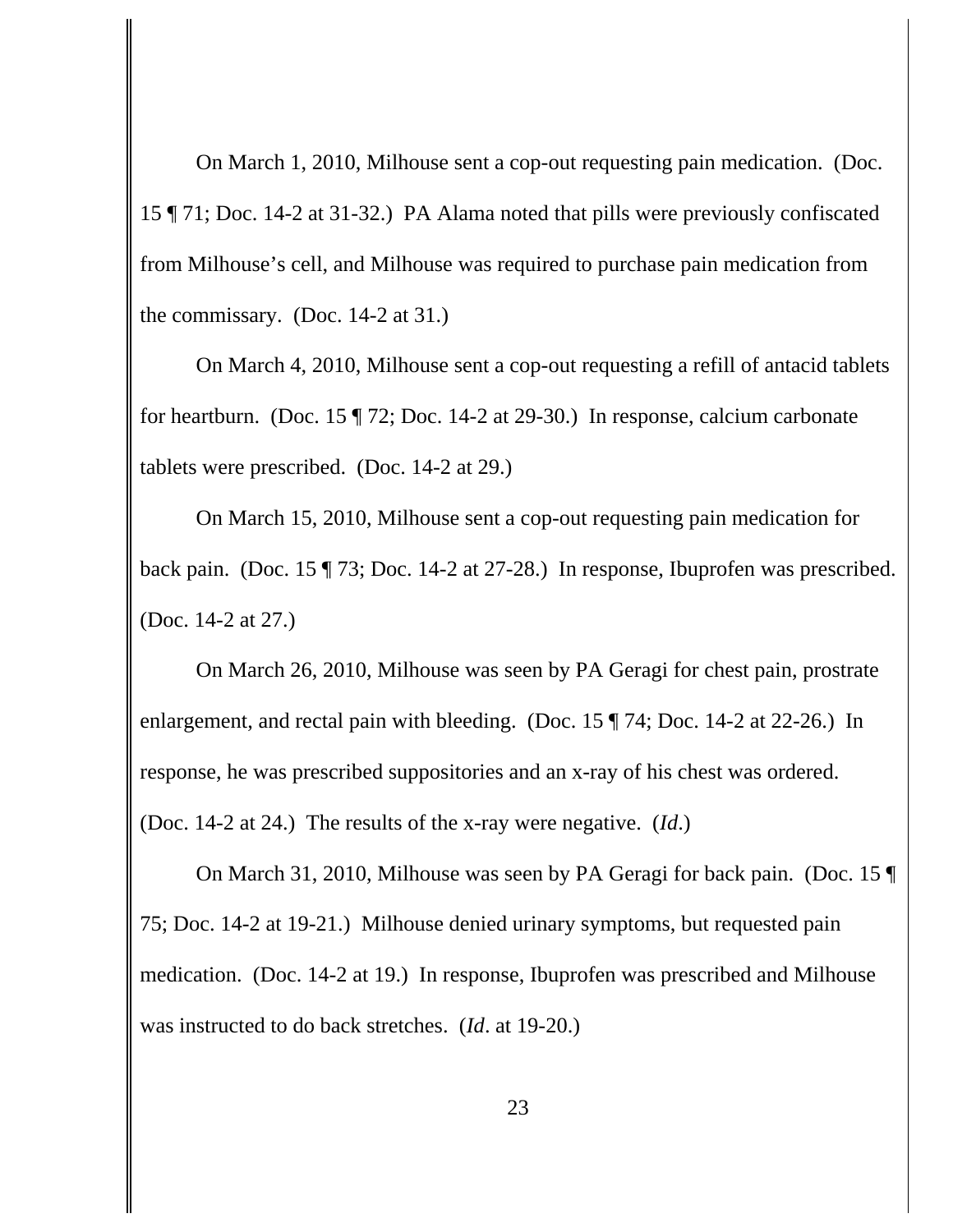On April 2, 2010, PA Peoria addressed a cop-out sent by Milhouse on April 1, 2010. (Doc. 15 ¶76; Doc. 14-2 at 17-18.) In the cop-out, Milhouse requested a refill of his inhaler. (Doc. 14-2 at 17.) In response, the prescription for the inhaler was refilled. (*Id*.)

On April 20, 2010, Milhouse sent a cop-out requesting a refill of pain medication and an x-ray of his back, and complaining of right arm and stomach pain and blood in his urine. (Doc. 18 at 3.) PA Zook responded that his refill would not be available until April 30, 2010. (*Id*.)

On May 10, 2010, Milhouse sent a cop-out for a refill of pain medication and was prescribed acetaminophen and terazosin. (Doc. 33 at 2-3.) He received more acetaminophen on May 24, 2010. (*Id*. at 1.) On May 28, 2010, he requested that his blood pressure be taken. (*Id*. at 4.)

On June 10, 2010, Milhouse was seen by PA Zook for chronic pain in his back and wrist and blood in his urine. (Doc. 55 at 9-10.) It was noted that recent x-rays showed sponylolisthesis and degenerative changes in his thoracic and cervical spine. (*Id*. at 9.) It was also noted that blood was found in his urine, and lab work and an ultrasound of his kidney, ureter, and bladder was ordered. (*Id*.) Acetaminophen was prescribed. (*Id*.)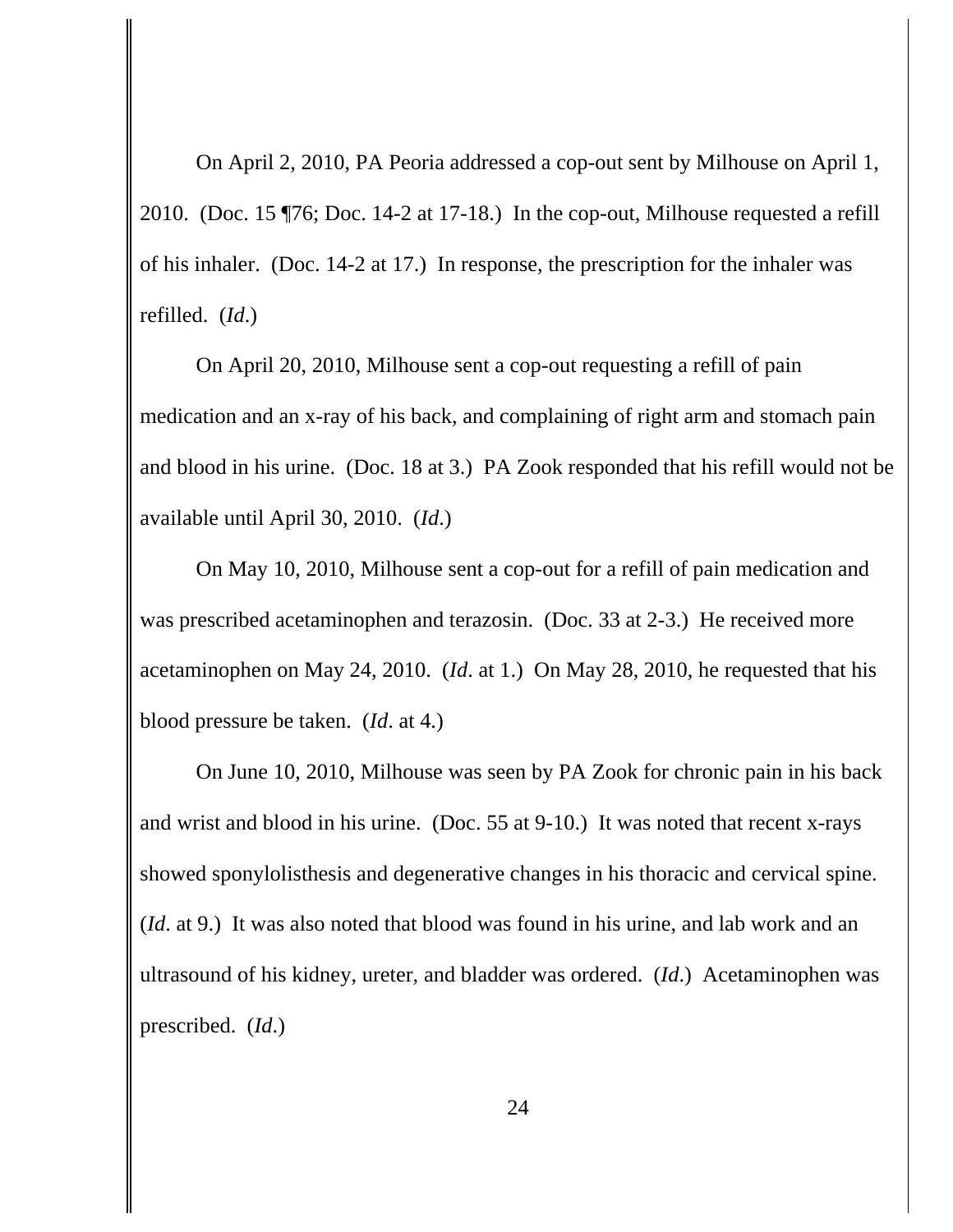On June 17, 2010, Milhouse was seen by PA Zook in preparation for an appointment with the nephrologist, a physician specializing in kidney conditions. (*Id*. at 8.) It was noted that Milhouse had an abnormal urinalysis, multiple musculoskeletal complaints, microalbumin in his urine, and was responding well to lisinopril, a blood pressure medication. (*Id*.) PA Zook also indicated that he took Milhouse off his daily consumption of either Ibuprofen or Naproxen, which could be affecting his kidney function. (*Id*.)

On July 21, 2010, Milhouse sent a cop-out requesting nasal spray and pain medication. (Doc. 54 at 2.) In response, flunisolide and Ibuprofen were prescribed. (*Id*.) On July 28, 2010, Milhouse was prescribed amitriptyline. (Doc. 54 at 3.)

On August 12, 2010, PA Potter attempted to give Milhouse an amitriptyline tablet at his cell, but he refused to take it at that time due to his fasting for Ramadan. (Doc. 46 at 17.) PA Potter asked him to either take the pill at that time or return it, but he refused, placing it on the sink in his cell. (*Id*.) As a result, Milhouse's prescription was placed on hold. (*Id*.) The prescription was, however, renewed on September 16, 2010. (Doc. 46 at 8.)

On August 16, 2010, Milhouse had an ultrasound of his kidneys. (Doc. 44-2 at 1.) The results showed no significant abnormality. (*Id*.) In the nephrologist's report,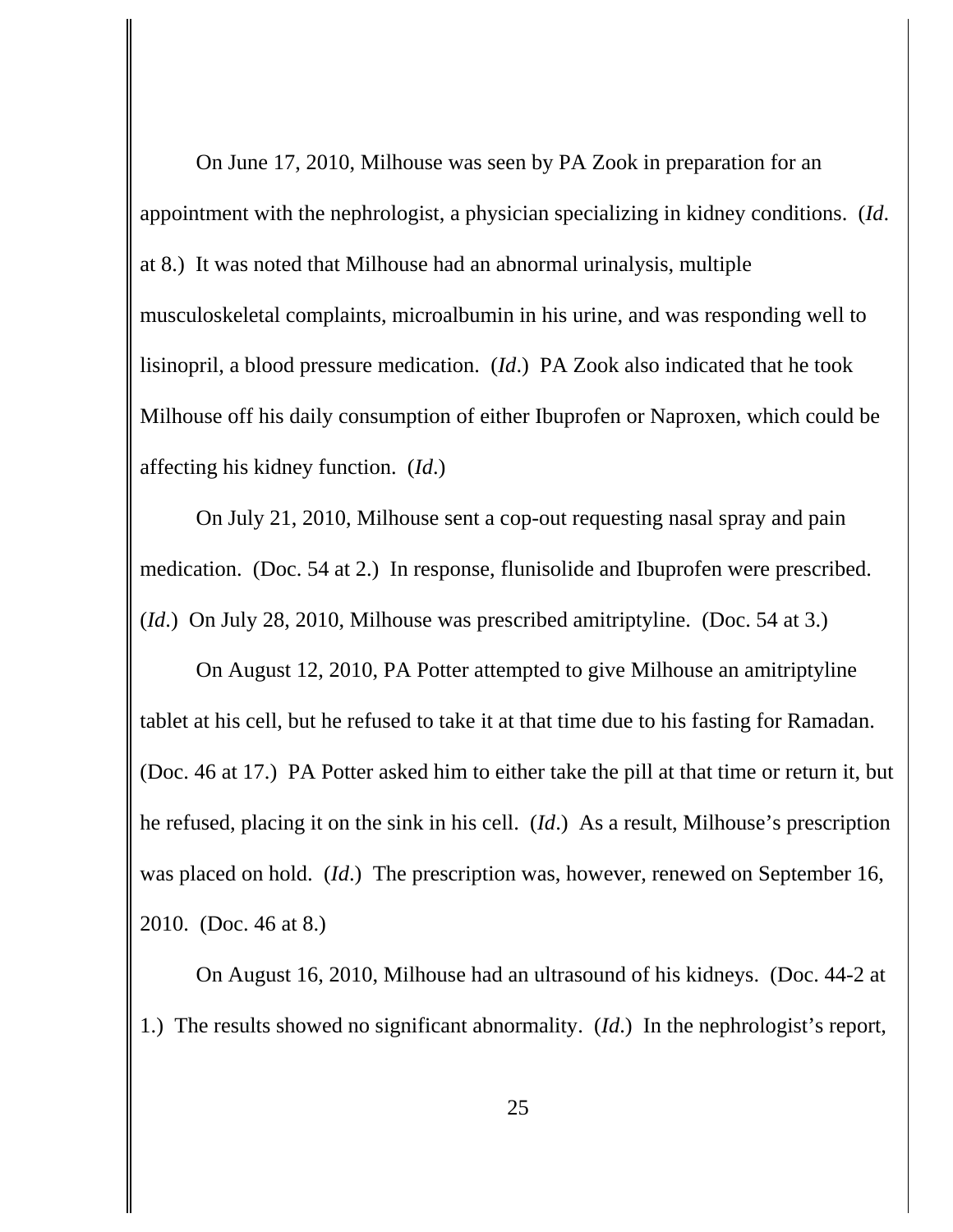it was noted that Milhouse had developed a history of acute renal failure after a cocaine overdose. (Doc. 46 at 47.) However, as noted in an institution clinical evaluation dated September 2, 2010, the nephrologist recommended ordering "serum and urine electrophoresis, 24 hour urine total protein, pANCA, cANCA, complement levels and follow up in 3 months." (*Id*. at 11.)

On August 30, 2010, Milhouse's prescriptions for a nasal spray and Ibuprofen were refilled. (*Id*. at 15.)

On September 20, 2010, Milhouse was seen at the chronic care clinic for hypertension and chronic low back pain. (*Id*. at 4-7.) Refills of Milhouse's various medications were ordered. (*Id*. at 6.) Further, on September 23, 2010, lab tests, including blood tests and kidney function evaluations, were ordered. (*Id*. at 2-3.)

#### **ii. Requests for Administrative Remedy**

In response to the instant motion, Milhouse has submitted the following exhibits relating to his requests for administrative remedy.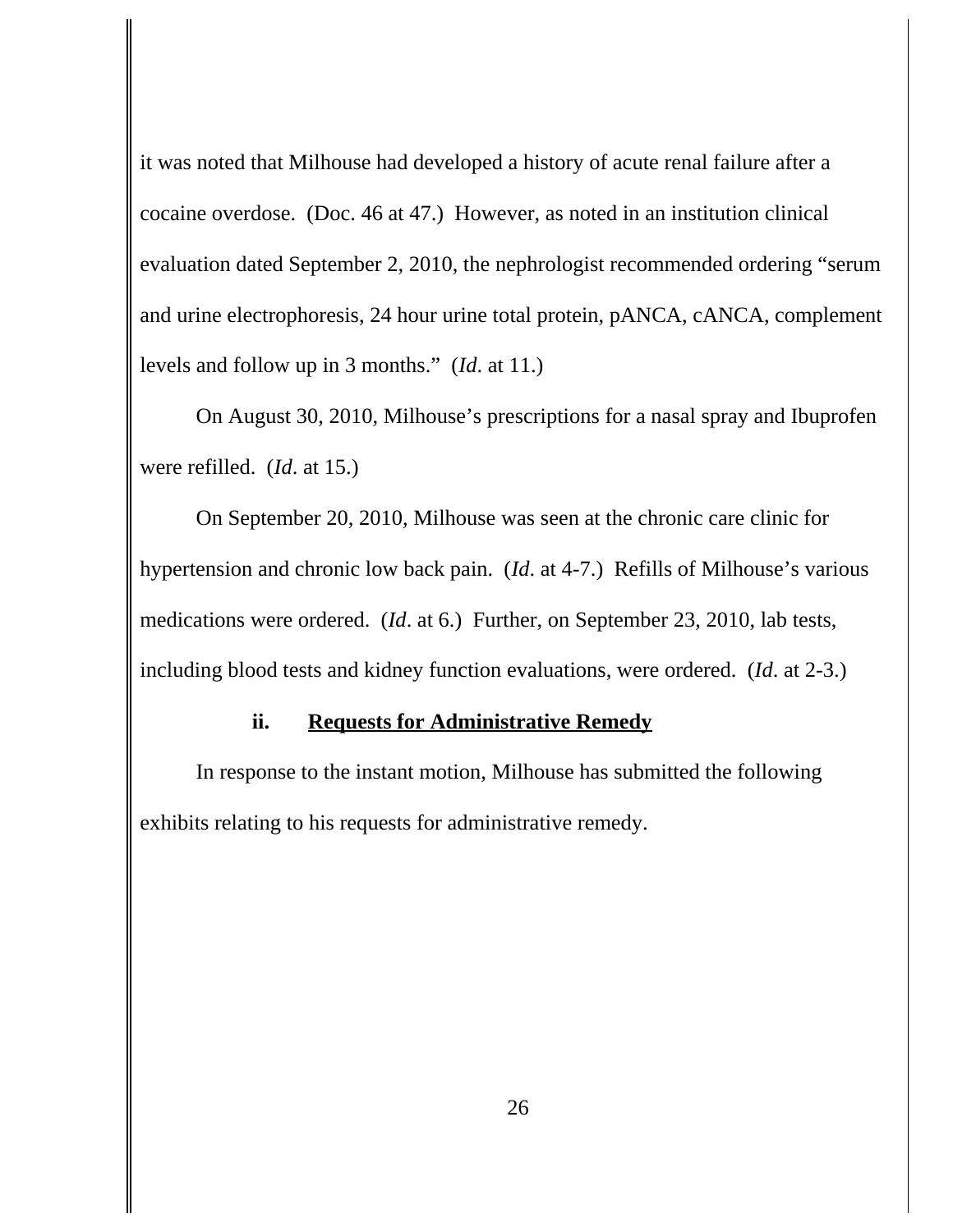On May 11, 2009, Milhouse submitted a request with allegations of sexual harassment and inappropriate conduct by PA Peoria. (Doc. 18 at 61.) He asked that PA Peoria be disciplined and required to write an apology. (*Id*.) Warden Bledsoe denied the request. (*See id*. at 58.) Milhouse appealed the response, (*id*. at 57), and in a response dated August 21, 2009, the Regional Director denied the appeal, but stated that Milhouse's allegations were being investigated by the proper authorities, (*id*. at 58). Milhouse appealed this decision to the Central Office, (*id*. at 59), who responded that the matter was under investigation, (*id*. at 60).

On June 21, 2009, Milhouse submitted a request complaining that he was having difficulty sleeping and requesting sleep medication. (*Id*. at 63.) His request was denied by the Warden and the Regional Director. (*See id*. at 65.) On August 11, 2009, he appealed to the Central Office, (*id*. at 64), who denied the appeal, informing Milhouse that in accordance with BOP policy, medication for insomnia is not prescribed, (*id*. at 65).

On July 20, 2009, Milhouse submitted a request complaining that PA Peoria was not treating his new medical conditions. (Doc. 18 at 54.) He sought adequate medical attention and termination of PA Peoria. (*Id*.) Warden Bledsoe denied the request. (*See id*. at 53.) Milhouse appealed that response. (*Id*. at 52.) In a response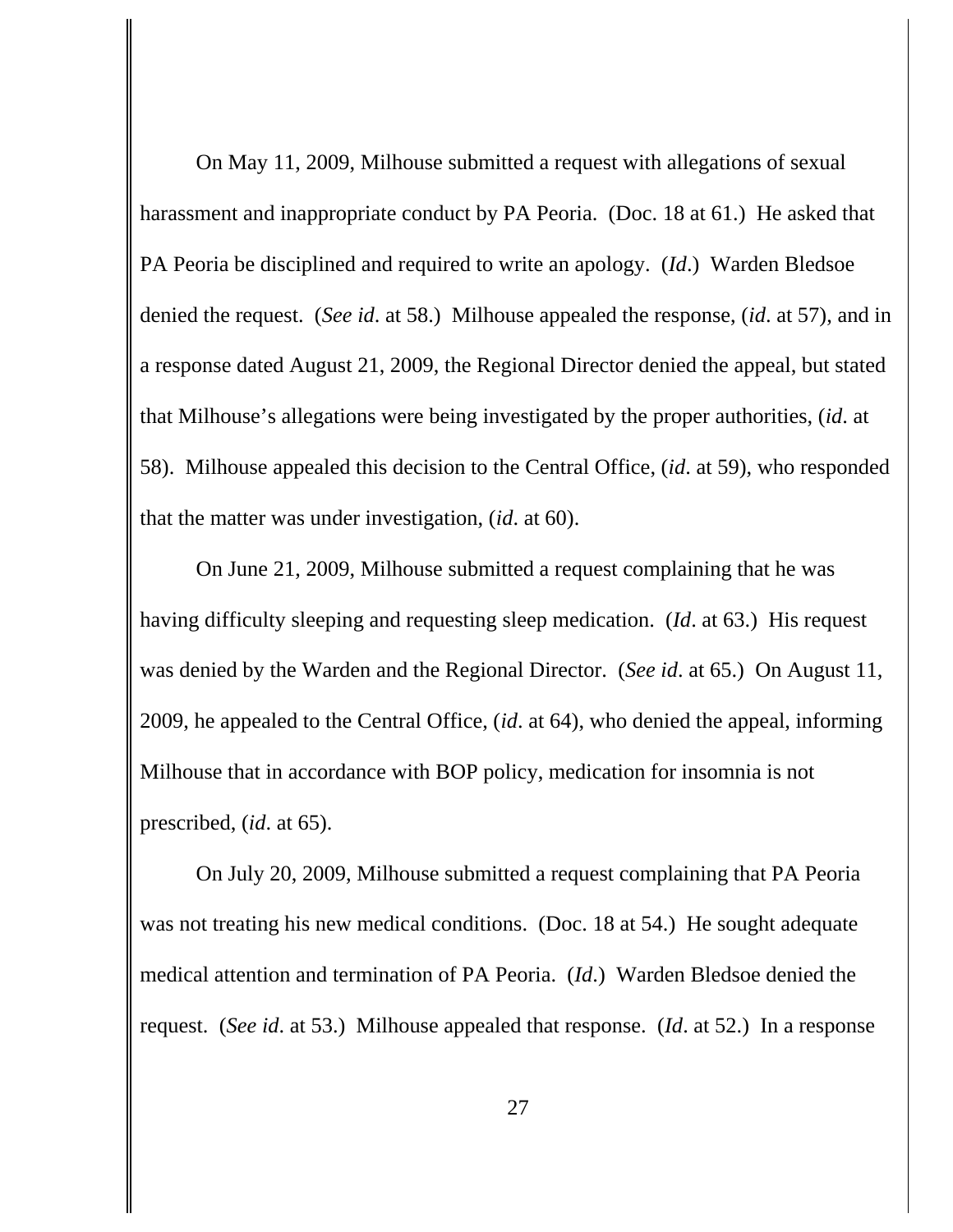dated September 11, 2009, the Regional Director denied the appeal, noting that since January 2009 Milhouse had been evaluated by medical staff 35 times for various conditions and received appropriate treatment. (*Id*. at 53.) He also noted that Milhouse failed to present any evidence of inadequate medical care. (*Id*.)

On July 31, 2009, Milhouse appealed a denial of a request for administrative remedy claiming that he had a history of depression and medical staff is not properly treating it.<sup>6</sup> (*Id.* at 66.) In a response dated September 11, 2009, the Regional Director denied the appeal, noting that during Milhouse's previous visits to the health services department, he did not complain of depression or request medication for depression. (*Id*. at 67.) He instructed Milhouse to sign up to be evaluated by medical staff to determine if he needed depression medication. (*Id*.) Milhouse appealed that response, and in a response dated March 3, 2010, the Central Office denied the appeal, again instructing Milhouse to sign up with medical staff for evaluation. (*Id*. at 70.)

On September 14, 2009, Milhouse appealed a denial of a request for administrative remedy claiming that certain USP-Lewisburg staff had failed to respond to his cop-outs, and requesting a record of staff responses.<sup>7</sup> (*Id.* at 73.) In a

<sup>&</sup>lt;sup>6</sup> The request for administrative remedy is not in the record.

 $\frac{7}{7}$  The request for administrative remedy is not in the record.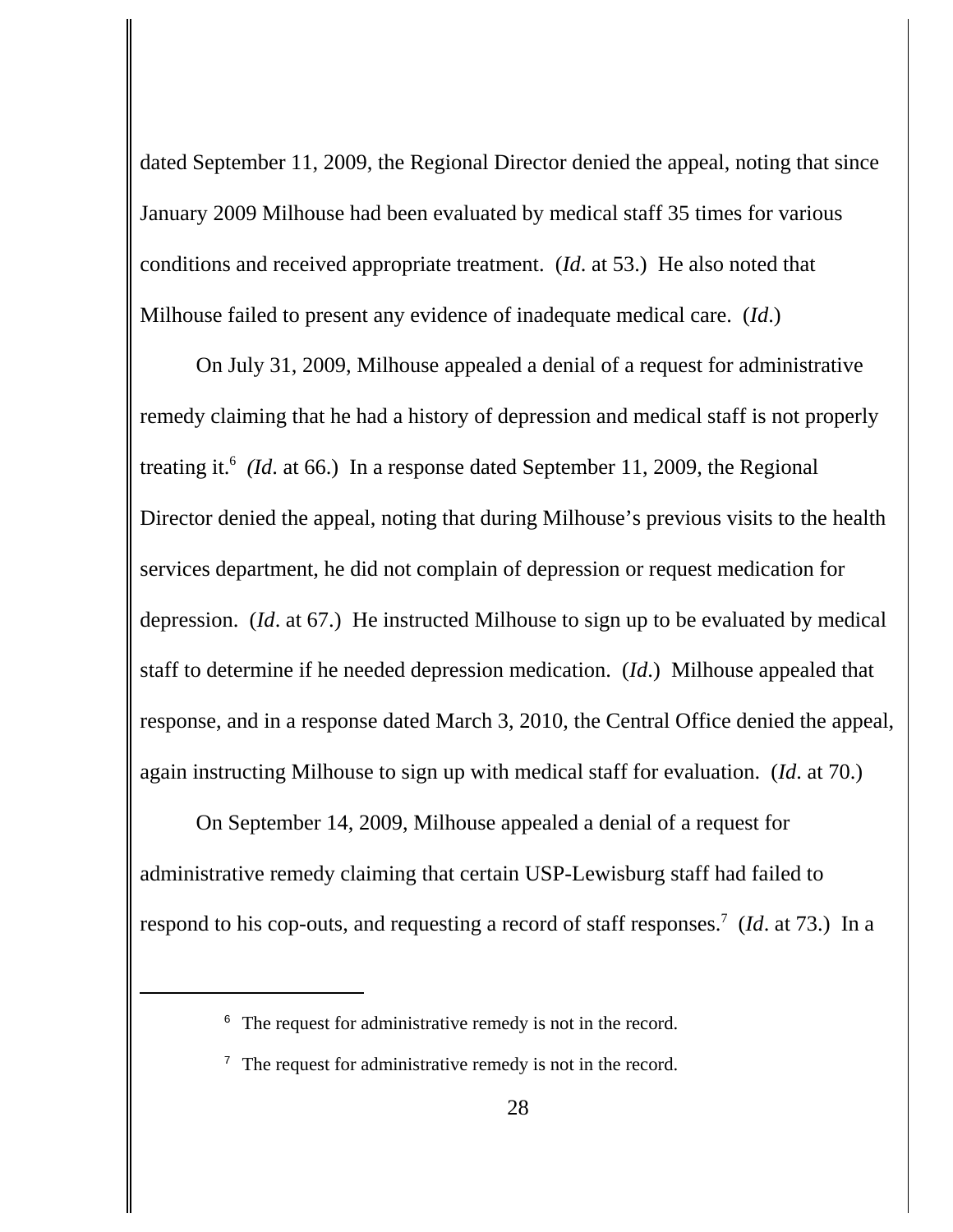response dated October 21, 2009, the Regional Director denied the appeal, noting that between May and September staff had responded to his requests on eleven different occasions. (*Id*. at 74.) Milhouse appealed this response, (*id*. at 71), and in a response dated March 16, 2010, the Central Office denied the appeal, finding that the Warden and Regional Director had adequately addressed his concerns. (*Id*. at 72.)

On October 14, 2009, Milhouse submitted a request claiming that he heard another inmate tell staff that he was having difficulties and made a request for psychology services prior to committing suicide, but staff failed to respond during rounds. (*Id*. at 27.) As a result, Milhouse sought \$500,000 for wrongful death. (*Id*.) In a response dated November 20, 2009, Warden Bledsoe informed Milhouse that for privacy reasons, staff cannot disclose to him any information about the psychological treatment of another inmate, but staff had indicated that they did make the proper rounds. (*Id*. at 28.) Milhouse appealed that response. (*Id*. at 25.) In a response dated December 28, 2009, the Regional Director denied the appeal, finding that the Warden had properly responded and that Milhouse had failed to provide any evidence that he was authorized to seek wrongful death damages on behalf of another inmate. (*Id*. at 26.)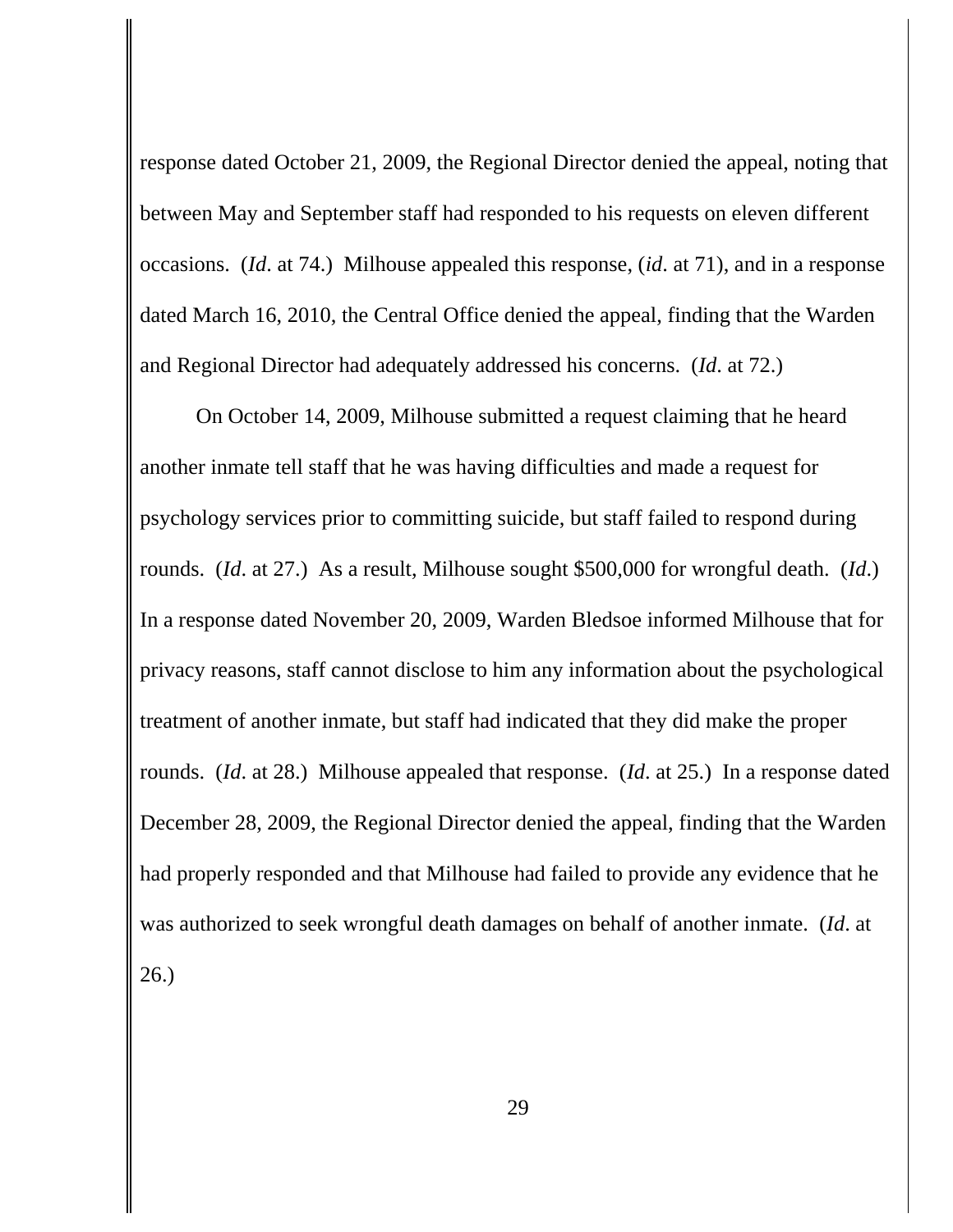On November 11, 2009, Milhouse submitted a request seeking pain medication and claiming he was being denied medical care. (*Id*. at 77.) Warden Bledsoe denied his request, finding that although Milhouse had previously been prescribed Naproxen, his clinician did not feel Naproxen was currently needed. (*Id*. at 78.) In addition, Warden Bledsoe instructed Milhouse to fill out an inmate request for OTC medication. (*Id*.) Milhouse appealed this response to both the Regional Director and the Central Office, who both denied it for administrative reasons. (*Id*. at 75, 85.)

On November 23, 2009, Milhouse submitted a request complaining that PA Peoria was not treating his medical conditions. (*Id*. at 51.) Warden Bledsoe reviewed Milhouse's medical records and determined that he was receiving appropriate medical treatment. (*See id*. at 50.) Milhouse appealed this response. (*Id*. at 49.) In a response dated January 15, 2010, the Regional Director denied the appeal, finding that Milhouse had been receiving appropriate medical treatment and that his allegations against medical staff were unsubstantiated. (*Id*. at 50.)

On December 1, 2009, Milhouse submitted a request complaining that medical staff scheduled him for a colonoscopy to address his rectal bleeding in order to implant an intelligence device inside him during the procedure. (*Id*. at 86.) Warden Bledsoe denied the request. (*See id*. at 56.) Milhouse appealed this response, adding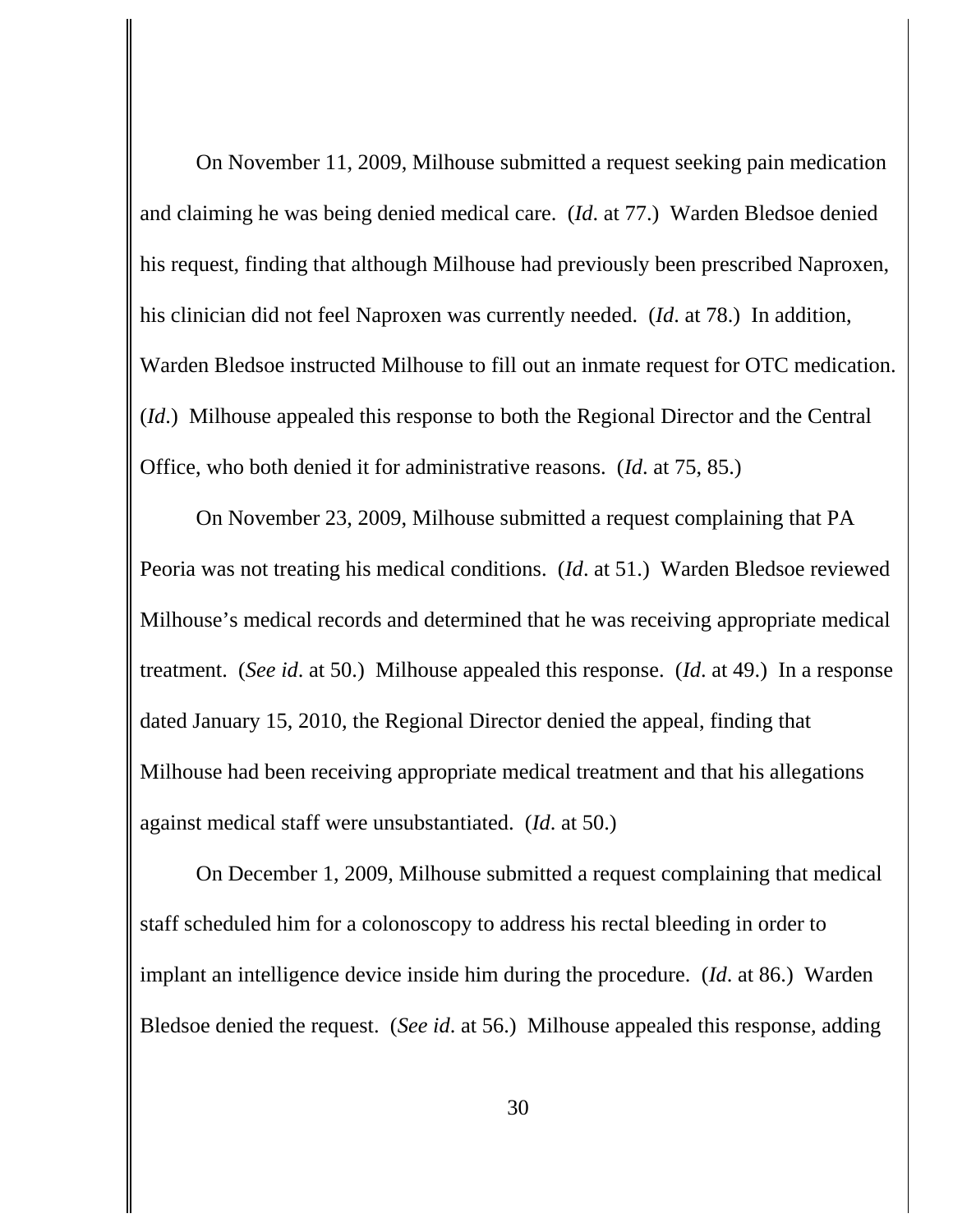a request for criminal prosecutions. (*Id*. at 55.) In a response dated January 27, 2010, the Regional Director denied the appeal, noting that it was Milhouse who informed staff that he had blood in his stool and that medical staff recommended a colonoscopy in order to diagnose his condition. (*Id*. at 56.)

On December 3, 2009, Milhouse submitted a request complaining that he had been denied a dental appointment on November 19, 2009 and requesting that the appointment be rescheduled. (*Id*. at 39.) In a response dated December 18, 2009, Warden Bledsoe informed Milhouse that the appointment had actually been scheduled for November 12, 2009, but that Milhouse refused it. (*Id*. at 40.) He also reminded Milhouse that the appointment was for routine care, and thus he would be added to the dental care waiting list again. (*Id*.) Milhouse appealed this response, adding that he had been denied medical attention in retaliation for filing requests for administrative remedy and complaints. (*Id*. at 37.) In a response dated January 27, 2010, the Regional Director denied the appeal, finding that Milhouse had refused the appointment but had been placed on the dental care waiting list again. (*Id*. at 38.) He also found that Milhouse's allegations against staff were unsubstantiated and without merit. (*Id*.)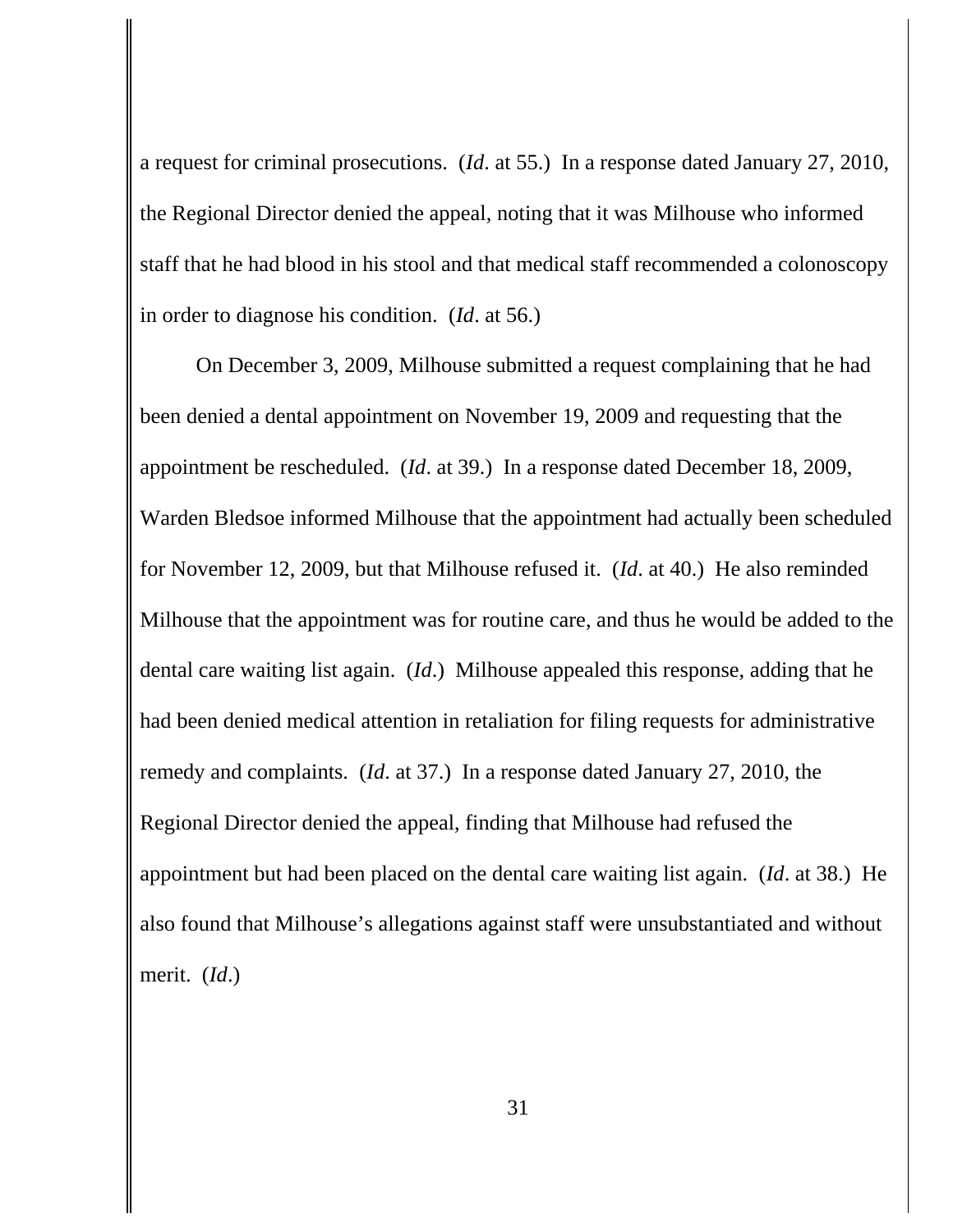On December 14, 2009, Warden Bledsoe responded to one of Milhouse's requests for administrative remedy in which he requested pain medication and claimed that he was being denied medical care.8 (*Id*. at 19.) Warden Bledsoe reviewed Milhouse's medical file and determined that Milhouse was receiving proper medications and medical care, and thus denied the request. (*Id*.)

On December 17, 2009, Milhouse submitted a request complaining that PA Peoria was refusing to provide him with medical attention and that he continues to write commissary on his sick call requests despite knowing that Milhouse is indigent. (*Id*. at 47.) In addition, he requested that PA Peoria be terminated. (*Id*.) In a response dated December 31, 2009, Warden Bledsoe denied the request, reminding Milhouse of his numerous OTC medications and his indigent status. (*Id*. at 48.) Milhouse appealed this response. (*Id*. at 45.) In a response dated February 9, 2010, the Regional Director denied the appeal, finding that Milhouse did not meet the criteria for an inmate without funds, and thus could purchase medication from the commissary. (*Id*. at 46.) In addition, he found that medical staff was providing appropriate medical treatment. (*Id*.)

<sup>&</sup>lt;sup>8</sup> The request for administrative remedy is not in the record.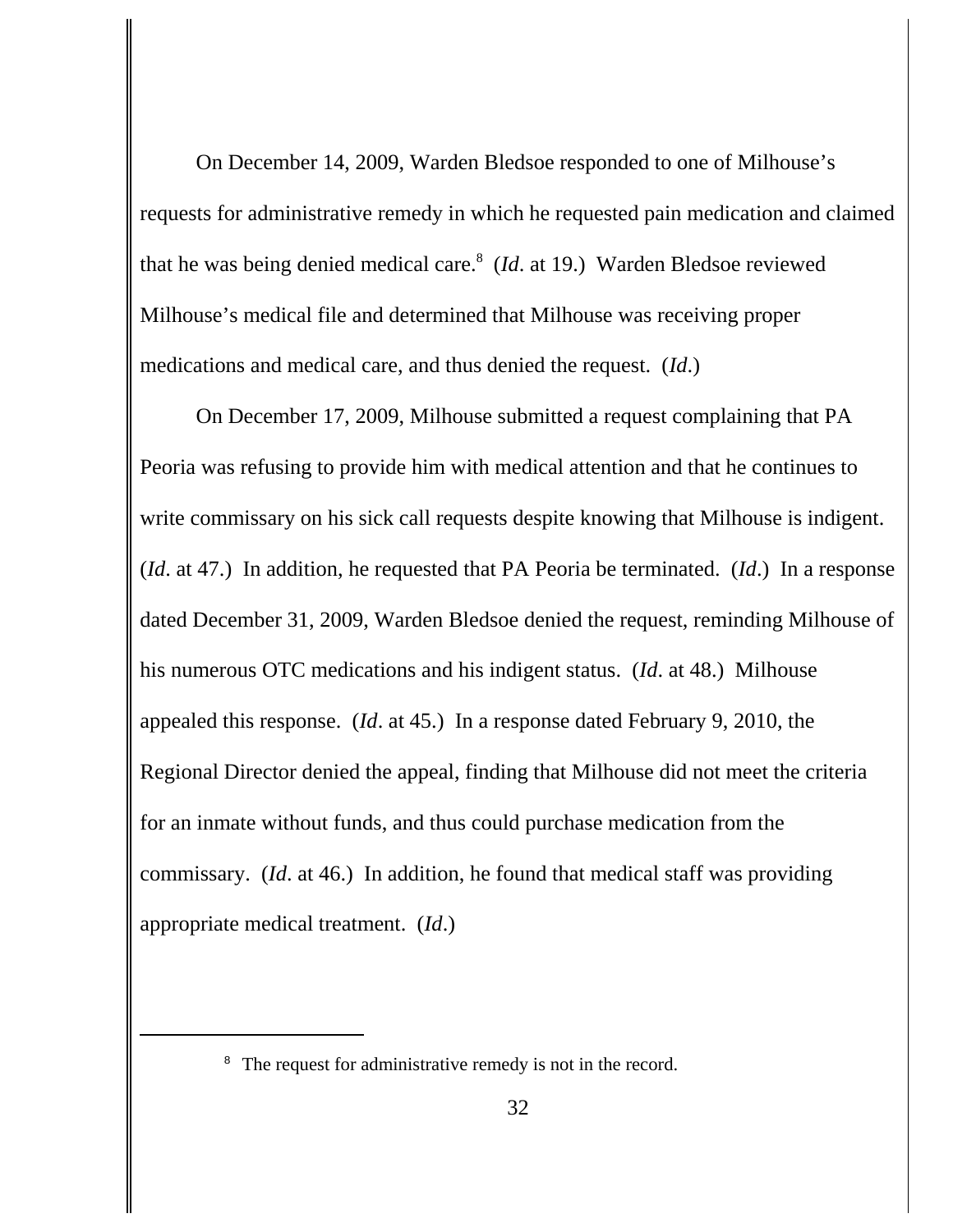On December 19, 2009, Milhouse submitted a request to Associate Warden Rear complaining of inadequate medical care by PA Peoria. (*Id*. at 16-18.) He submitted a similar request to Associate Warden Rear on February 4, 2010. (*Id*. at 20.) In response, the warden directed Milhouse to address the issue with the Unit Team supervisor. (*Id*.)

On December 29, 2009, Milhouse submitted a request complaining that he was not receiving indigent medication and adequate medical care. (*Id*. at 23.) Warden Bledsoe responded on March 3, 2010, stating that Milhouse was only allowed two OTC items per week, and that he has received a full and thorough evaluation by medical staff at the chronic care clinic. (*Id*. at 24.) On March 4, 2010, Milhouse appealed that response. (*Id*. at 21.) In a response dated April 7, 2010, the Regional Director denied the appeal, reminding Milhouse that he received a deposit to his account on December 16, 2009, and thus when his OTC medication request was received on December 23, 2009, he was not indigent. (*Id*. at 22.) The Regional Director also found that there was no evidence to substantiate his claims about medical staff. (*Id*.)

On January 5, 2010, Milhouse submitted a request complaining that his antifungal cream was not dispensed to him in the original package and accusing PA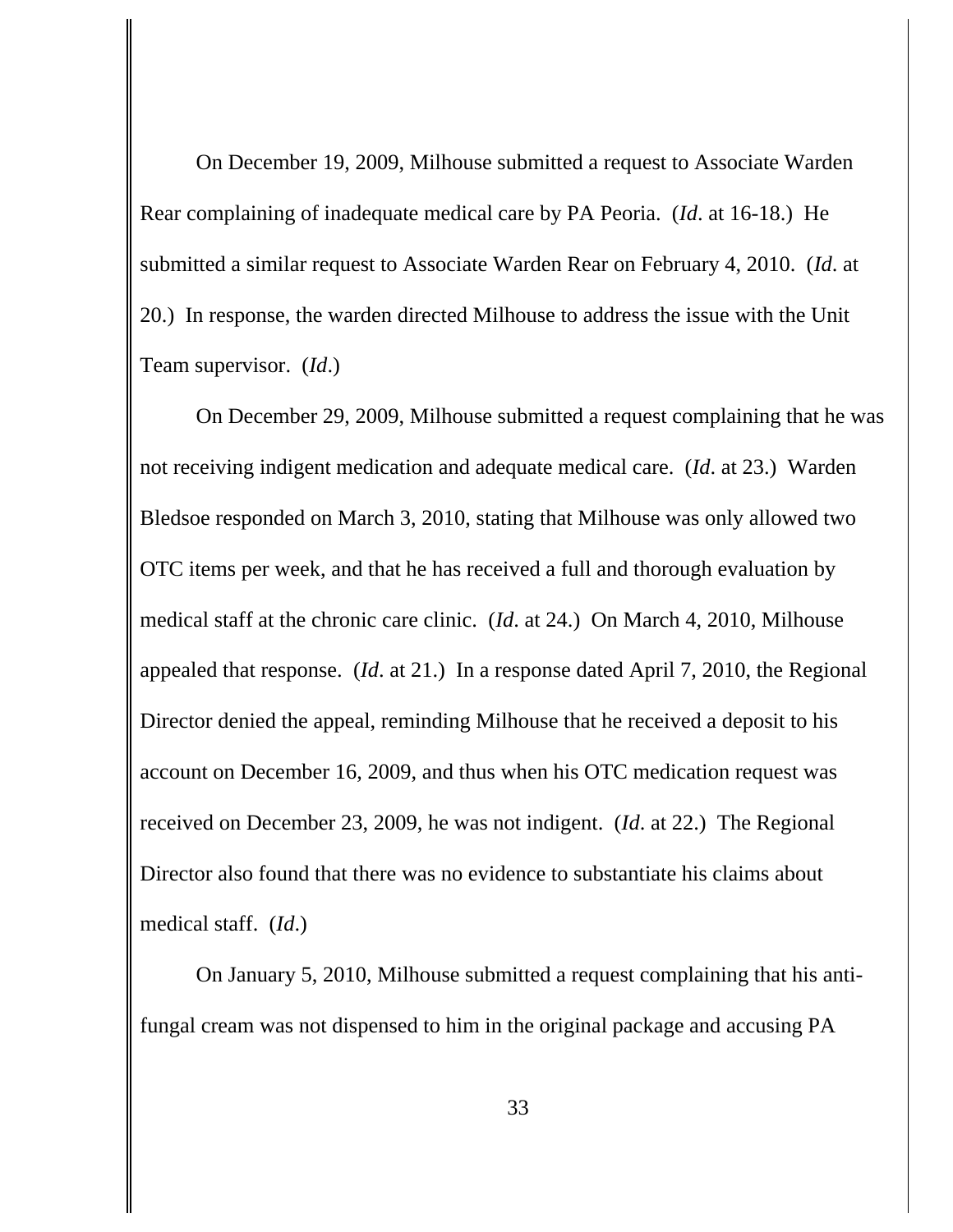Peoria of trying to poison him. (*Id*. at 31.) In a response dated February 26, 2010, Warden Bledsoe informed Milhouse that the medication would be dispensed to him again in the original package. (*Id*. at 32.) Milhouse appealed that response. (*Id*. at 29.) In a response dated April 7, 2010, the Regional Director denied the appeal, informing Milhouse that his OTC medication would be issued to him in the original package and that his allegations against medical staff were unsubstantiated and without merit. (*Id*. at 30.)

On January 7, 2010, Milhouse submitted a request complaining that he was not receiving milk-of-magnesia despite requesting it. (*Id*. at 35.) In a response dated March 3, 2010, Warden Bledsoe informed Milhouse that he could receive this OTC medication when indigent; otherwise, he would have to purchase it through the commissary. (*Id*. at 36.) In Milhouse's appeal of that response, he also requested that PA Peoria be demoted or terminated. (*Id*. at 33.) In a response dated April 7, 2010, the Regional Director denied the appeal, finding that the Warden's assessment of Milhouse's indigent status was correct, and that Milhouse's allegations against medical staff were unsubstantiated and without merit. (*Id*. at 34.)

On February 25, 2010, Milhouse submitted a request complaining that the psychology staff at USP-Lewisburg had made several entries into his psychology file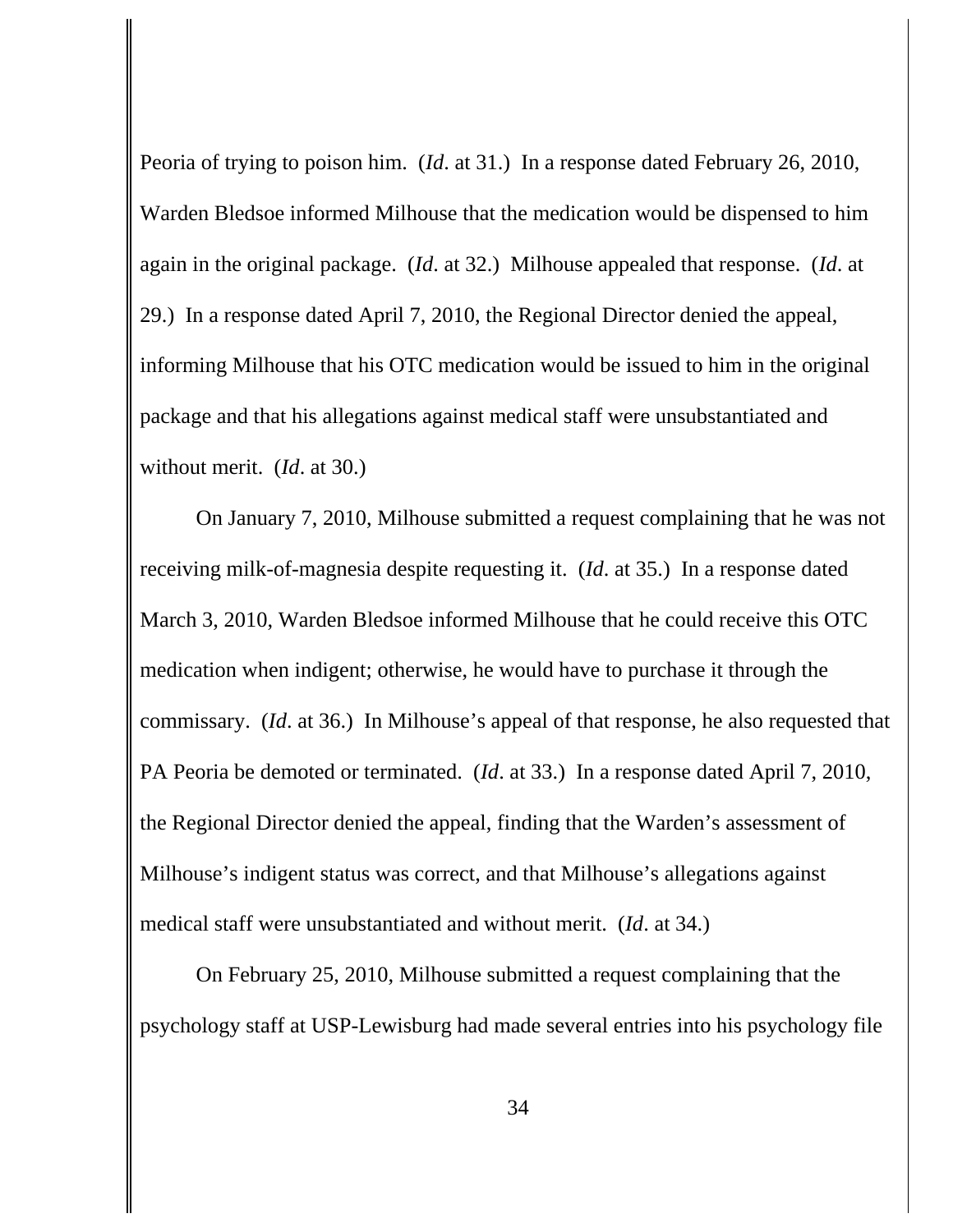to discredit his allegations against government officials. (*Id*. at 43.) He also requested that the psychology department supply him with a "thorough report of a clarification of the record" to present to the American Psychological Association. (*Id*.) In a response dated March 9, 2010, Warden Bledsoe denied the request, informing Milhouse that there was no evidence of entries made into his Psychology Data System ("PDS") record for purposes other than to document his mental health-related information. (*Id*. at 44.) Milhouse appealed that response, adding that staff was not providing adequate and effective care, and that the government "has attempted to destroy me." (*Id*. at 41.) In a response dated April 22, 2010, the Regional Director denied the appeal, finding that Milhouse had participated in more that 19 contacts with the psychology staff and that he has continued to be seen on a monthly basis. (*Id*. at 42.) As a result, his allegations of inadequate medical care were without merit. (*Id*.)

On April 29, 2010, Milhouse submitted a request complaining that his previous requests for administrative remedies and sick call requests had not been answered. (*Id*. at 2.) In response, the administrative remedy clerk stated that his Unit Team was working on informal resolution of his concerns. (*Id*.)

On May 13, 2010, Milhouse submitted a request complaining that he has not been receiving responses to his cop-outs relating to PA Peoria's sick call responses.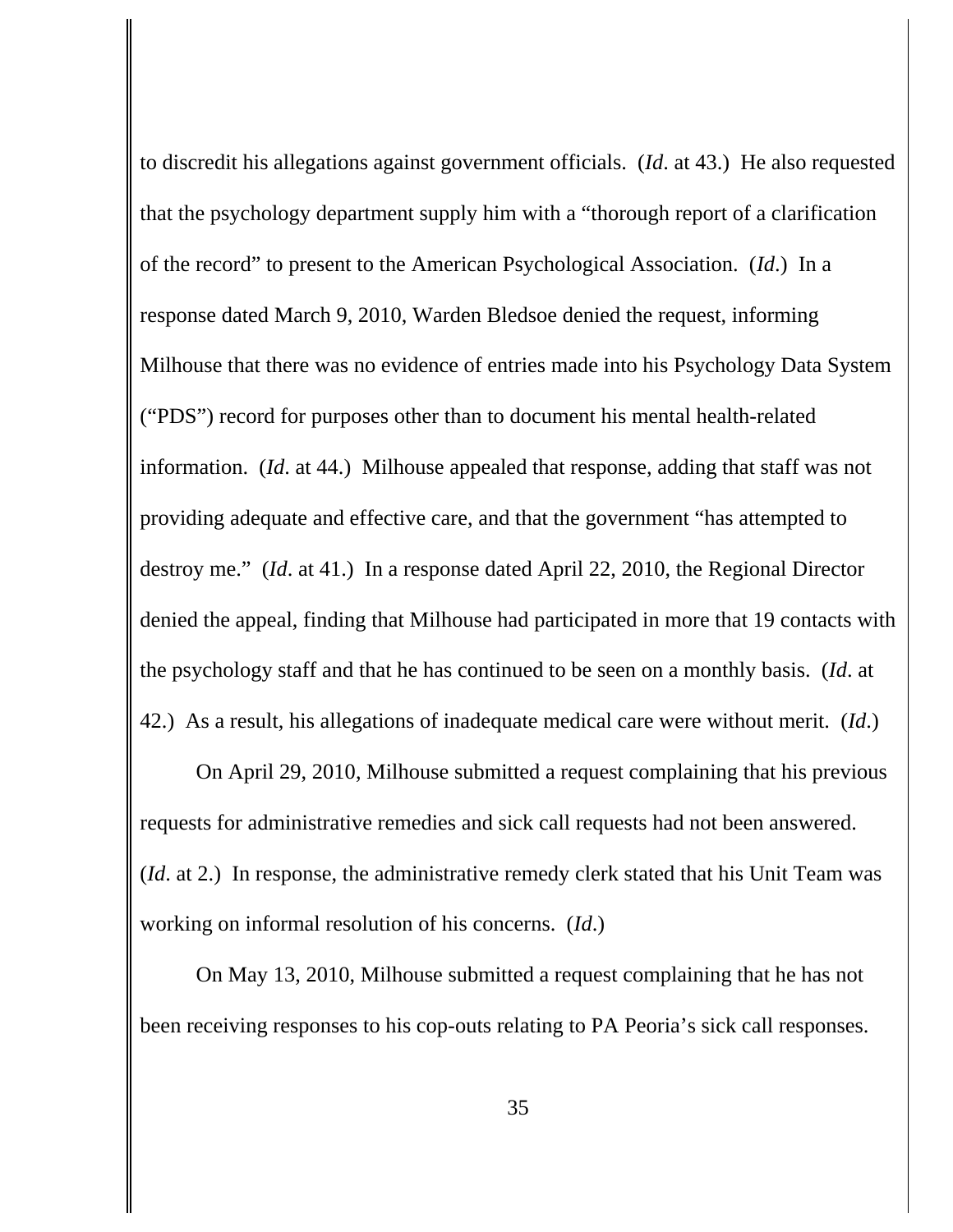(Doc. 33 at 17.) Warden Bledsoe denied the request on June 8, 2010, reminding Milhouse that his requests had been submitted on the incorrect form and thus were not accepted. (*Id*. at 18.) He also reminded Milhouse that he had been previously told to re-submit his requests. (*Id*.)

#### **B. Procedural History**

Milhouse filed his complaint on January 20, 2010. (Doc. 1.) After waiving service of the complaint, Defendants filed a motion to dismiss and for summary judgment on April 30, 2010. (Doc. 13.) A supporting brief and statement of material facts followed on May 3, 2010. (Docs. 14, 15.) Milhouse filed an answer to the statement of material facts, a brief in opposition, a supplemental brief in opposition, and numerous exhibits. (Docs. 16-18, 24, 26, 31, 33, 35, 44, 46, 54-55.) Both parties also filed reply briefing. (Docs. 29, 37.) Thus, the motion is ripe for disposition.

### **II. Standards of Review**

#### **A. Motion to Dismiss**

Defendants has filed a motion which, in part, seeks dismissal of the complaint on the grounds that Milhouse's complaint fails to state a claim upon which relief can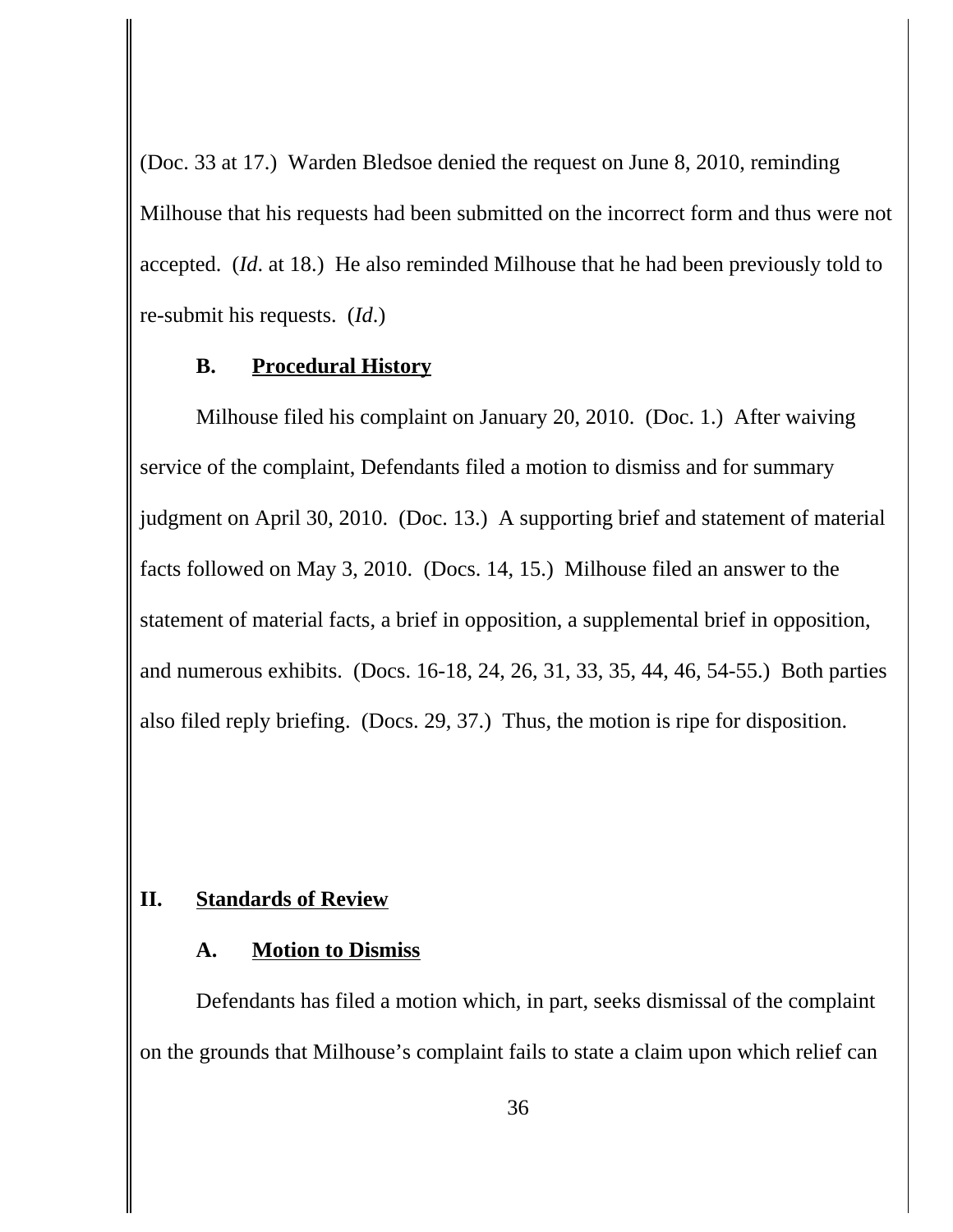be granted, as provided by Rule 12(b)(6) of the Federal Rules of Civil Procedure. The motion, however, goes beyond a simple motion to dismiss under Rule 12(b)(6) because it is accompanied by evidentiary documents outside the pleadings contravening Milhouse's claims. Rule 12(d) provides as follows:

If, on a motion under Rule 12(b)(6) or (12)(c), matters outside the pleadings are presented to and not excluded by the court, the motion must be treated as one for summary judgment under Rule 56. All parties must be given a reasonable opportunity to present all the material that is pertinent to the motion.

Fed. R. Civ. P. 12(d). The court will not exclude the evidentiary materials accompanying Defendants' motion to dismiss because Milhouse has also been given a reasonable opportunity to present material relevant to the motion. Thus, Defendants' motion to dismiss and for summary judgment shall be treated solely as seeking summary judgment.

# **B. Motion for Summary Judgment**

Summary judgment is proper when "the pleadings, the discovery and disclosure materials on file, and any affidavits show that there is no genuine issue as to any material fact and that the movant is entitled to a judgment as a matter of law." Fed. R.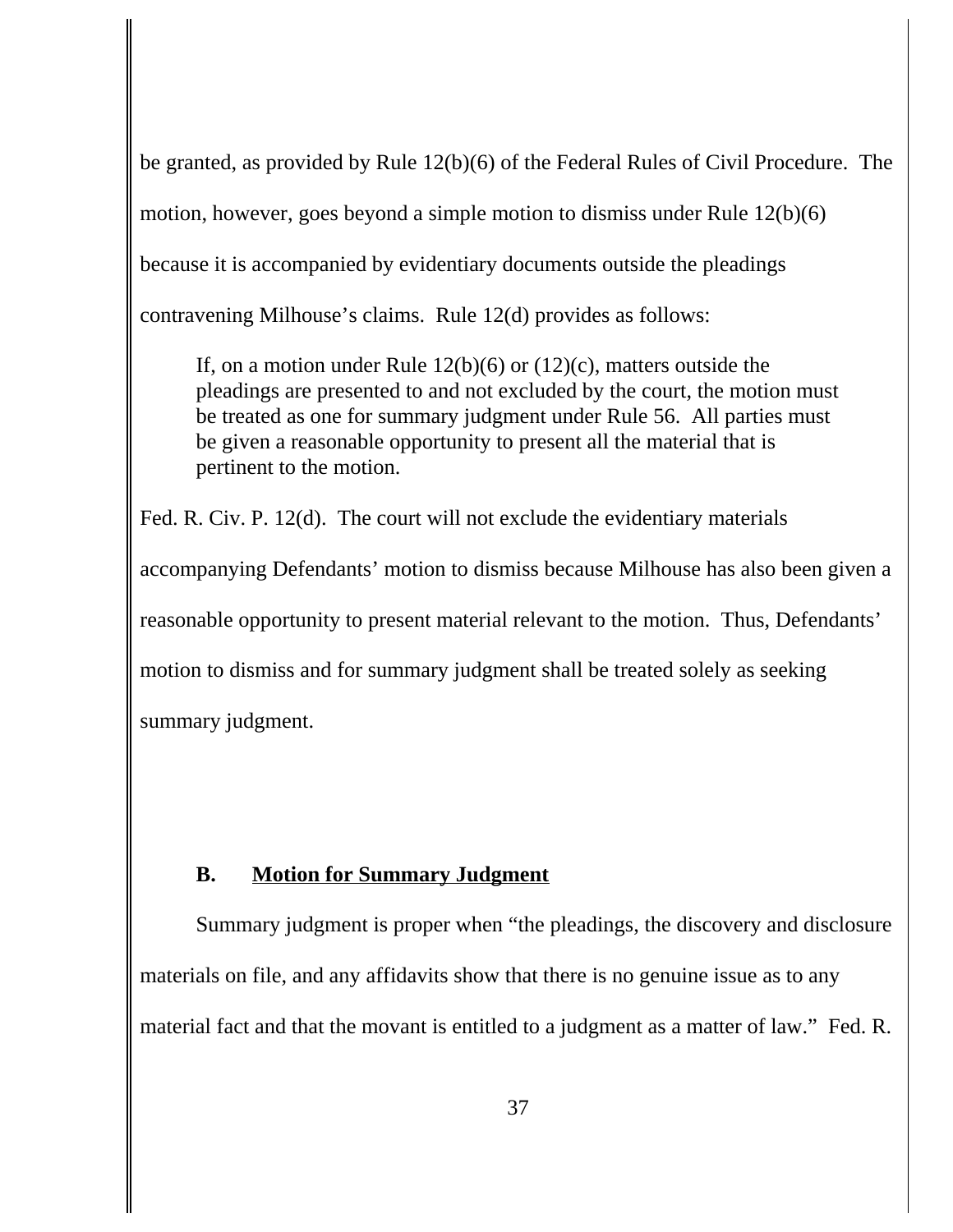Civ. P. 56(c); *accord Saldana v. Kmart Corp.*, 260 F.3d 228, 231-32 (3d Cir. 2001). A factual dispute is "material" if it might affect the outcome of the suit under the applicable law. *Anderson v. Liberty Lobby, Inc.*, 477 U.S. 242, 248 (1986). A factual dispute is "genuine" only if there is a sufficient evidentiary basis that would allow a reasonable fact-finder to return a verdict for the non-moving party. *Id*. The court must resolve all doubts as to the existence of a genuine issue of material fact in favor of the non-moving party. *Saldana*, 260 F.3d at 232; *see also Reeder v. Sybron Transition Corp.*, 142 F.R.D. 607, 609 (M.D. Pa. 1992).

Once the moving party has shown that there is an absence of evidence to support the claims of the non-moving party, the non-moving party may not simply sit back and rest on the allegations in its complaint. *See Celotex Corp. v. Catrett*, 477 U.S. 317, 324 (1986)*.* Instead, it must "go beyond the pleadings and by [its] own affidavits, or by the depositions, answers to interrogatories, and admissions on file, designate specific facts showing that there is a genuine issue for trial." *Id.* (internal quotations omitted); *see also Saldana*, 260 F.3d at 232 (citations omitted). Summary judgment should be granted where a party "fails to make a showing sufficient to establish the existence of an element essential to that party's case, and on which that party will bear the burden of proof at trial." *Celotex*, 477 U.S. at 322. "'Such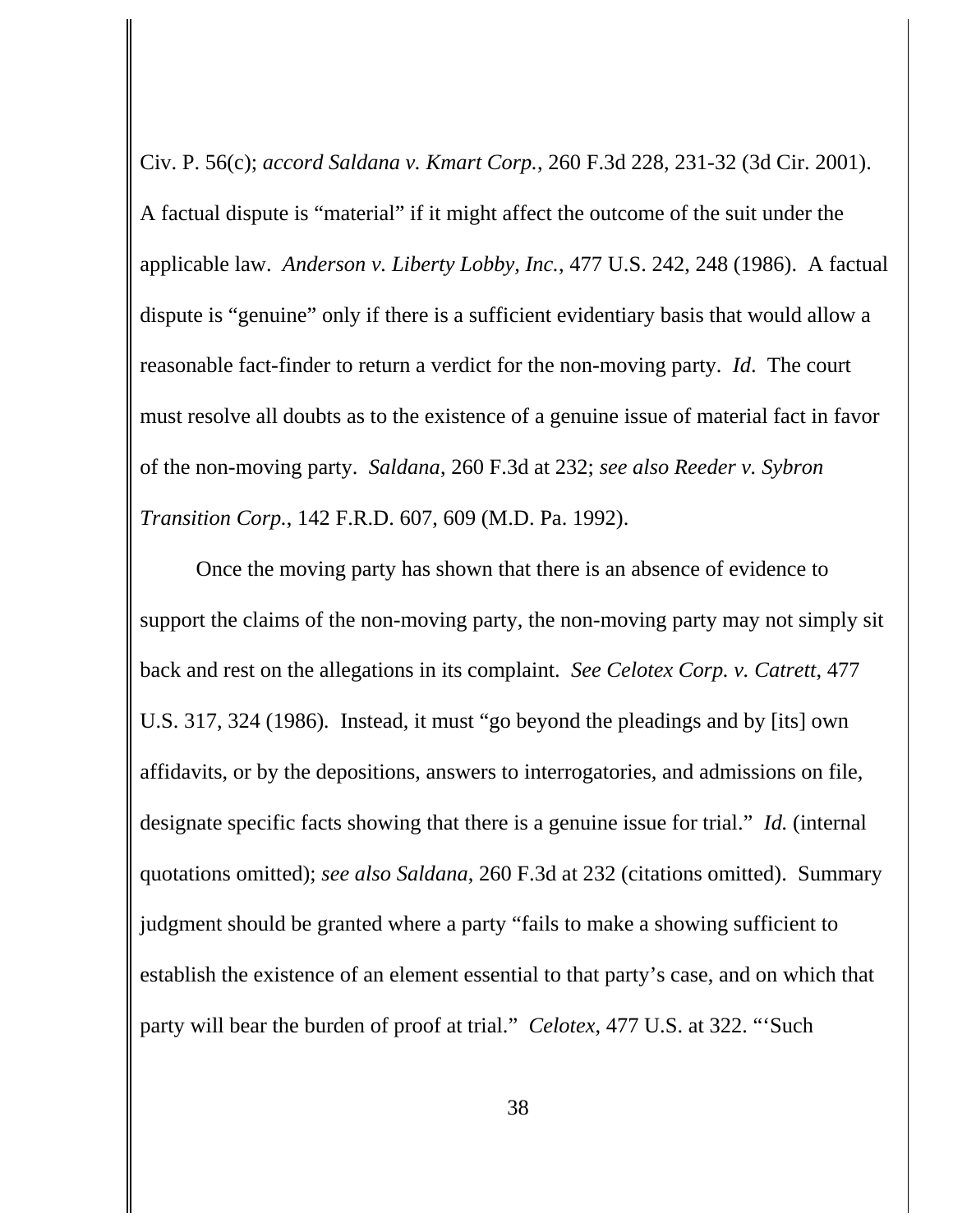affirmative evidence – regardless of whether it is direct or circumstantial – must amount to more than a scintilla, but may amount to less (in the evaluation of the court) than a preponderance.'" *Saldana*, 260 F.3d at 232 (quoting *Williams v. Borough of West Chester*, 891 F.2d 458, 460-61 (3d Cir. 1989)).

#### **III. Discussion**

To demonstrate a *prima facie* case of Eighth Amendment cruel and unusual punishment based on the denial of medical care, a plaintiff must establish that the defendant acted with "deliberate indifference to [his] serious medical needs." *Estelle v. Gamble*, 429 U.S. 97, 104 (1976); *Durmer v. O'Carroll*, 991 F.2d 64, 67 (3d Cir. 1993). There are two components to this standard: Initially, a plaintiff must make an "objective" showing that the deprivation was "sufficiently serious," or that the result of the defendant's denial was sufficiently serious. Additionally, the plaintiff must make a "subjective" showing that the defendant acted with "a sufficiently culpable state of mind." *Wilson v. Seiter*, 501 U.S. 294, 298 (1991); *see also Montgomery v. Pinchak*, 294 F.3d 492, 499 (3d Cir. 2002).9

<sup>&</sup>lt;sup>9</sup> The "deliberate indifference to serious medical needs" standard is obviously met when pain is intentionally inflicted on a prisoner, where the denial of reasonable requests for medical treatment exposes the inmate to undue suffering or the threat of tangible residual injury, or when, despite a clear need for medical care, there is an intentional refusal to provide that care. *See Spruill*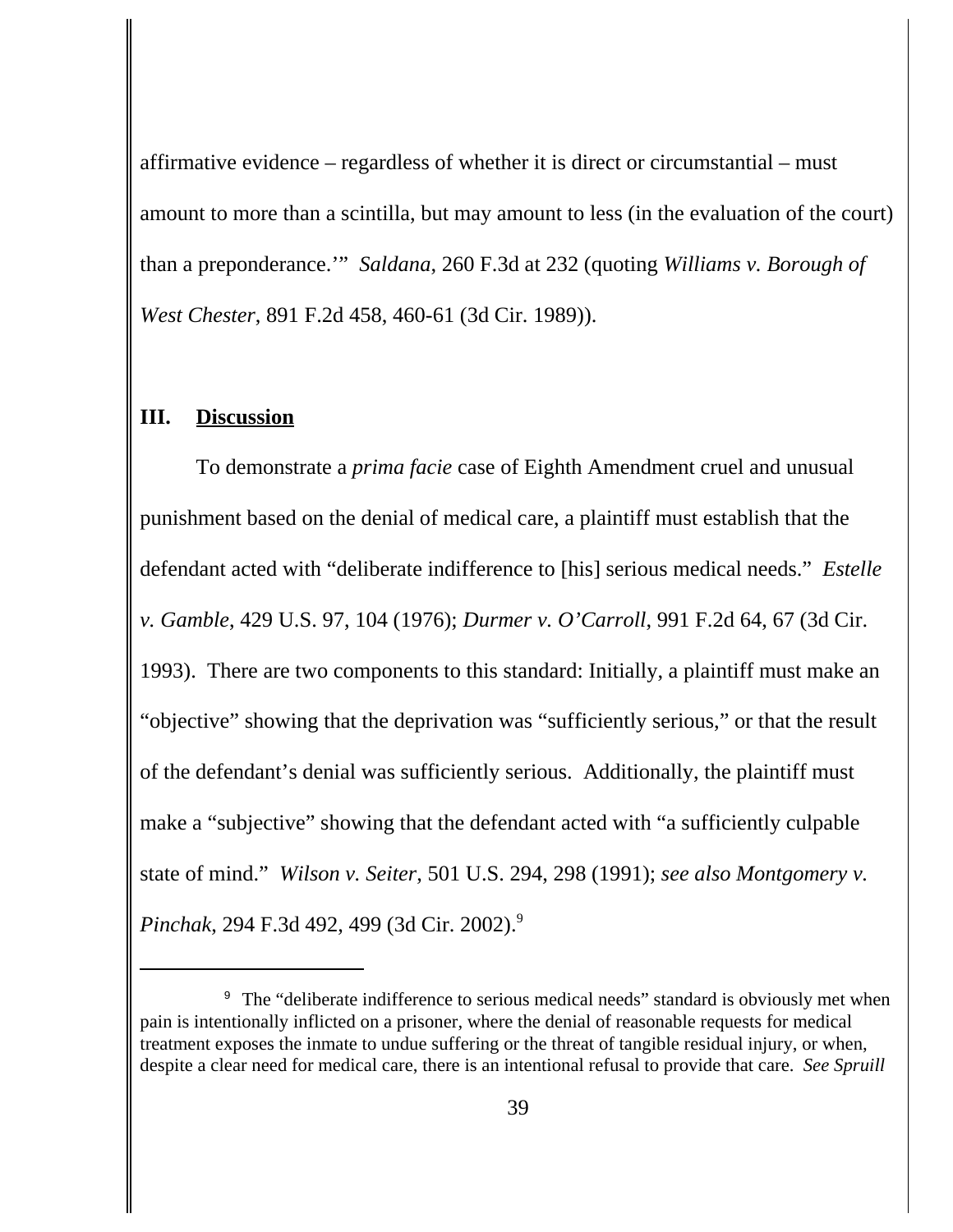This test "affords considerable latitude to prison medical authorities in the diagnosis and treatment of the medical problems of inmate patients. Courts will 'disavow any attempt to second guess the propriety or adequacy of a particular course of treatment . . . which remains a question of sound professional judgment." *Little v. Lycoming County*, 912 F. Supp. 809, 815 (M.D. Pa. 1996) (citing *Inmates of Allegheny County Jail v. Pierce*, 612 F.2d 754, 762 (3d Cir. 1979), quoting *Bowring v. Godwin*, 551 F.2d 44, 48 (4th Cir. 1977)).

When an inmate is provided with medical care and the dispute is over the adequacy of that care, an Eighth Amendment claim does not exist. *Nottingham v. Peoria*, 709 F. Supp. 542, 547 (M.D. Pa. 1988). Mere disagreement as to the proper medical treatment does not support an Eighth Amendment claim. *Monmouth Cnty. Corr. Institutional Inmates v. Lanzaro*, 834 F.2d 326, 346 (3d Cir. 1987). Only flagrantly egregious acts or omissions can violate the standard. Medical negligence alone cannot result in an Eighth Amendment violation, nor can any disagreements over the professional judgment of a health care provider. *White v. Napolean*, 897 F.2d 103, 108-10 (3d Cir. 1990). *See also Estelle*, 429 U.S. at 105-06 (medical malpractice is insufficient basis upon which to establish an Eighth Amendment violation); *Rouse*

*v. Gillis*, 372 F.3d 218, 235 (3d Cir. 2004) (quoting *White v. Napolean*, 897 F.2d 103, 109 (3d Cir. 1990); *Monmouth Cnty Corr. Instutional Inmates v. Lanzaro*, 834 F.2d 326, 346 (3d Cir. 1987).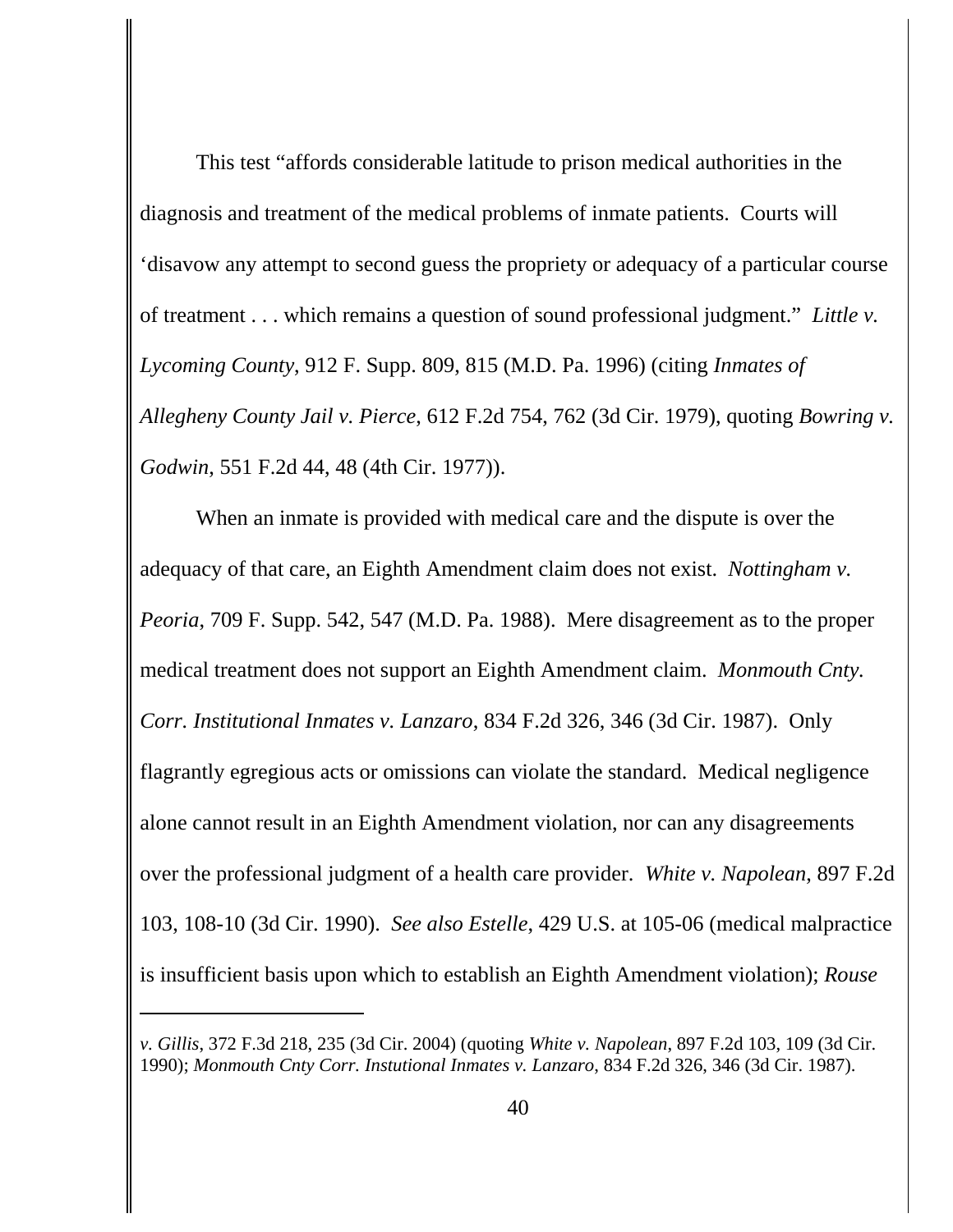*v. Plantier*, 182 F.3d 192, 197 (3d Cir. 1999) ("It is well-settled that claims of negligence and medical malpractice, without some more culpable state of mind, do not constitute 'deliberate indifference.'"); *Lanzaro*, 834 F.2d at 346 (mere allegations of malpractice do not raise issues of constitutional import).

In the instant case, throughout the relevant time period, Milhouse was seen on numerous occasions by medical staff at USP-Lewisburg for treatment of symptoms ranging from rectal bleeding to back pain. He was repeatedly evaluated and was prescribed medication to ease his discomfort. Diagnostic tests were ordered, and eventually performed, to facilitate treatment. The record reflects that medical staff was addressing Milhouse's medical concerns nearly every day during the relevant time period. In addition, BOP administration, including USP-Lewisburg's Warden, the Regional Director, and the Central Office, all addressed Milhouse's concerns. Unfortunately, despite all the medical intervention, Milhouse continued to suffer from discomfort. This is clearly a case where Milhouse has been given medical attention and is dissatisfied with the course of treatment and subsequent results. An inmate's disagreement with medical treatment is insufficient to establish deliberate indifference. *Durmer*, 991 F.2d at 69; *Spruill*, 372 F.3d at 235. Courts will not second guess whether a particular course of treatment is adequate or proper. *Parham*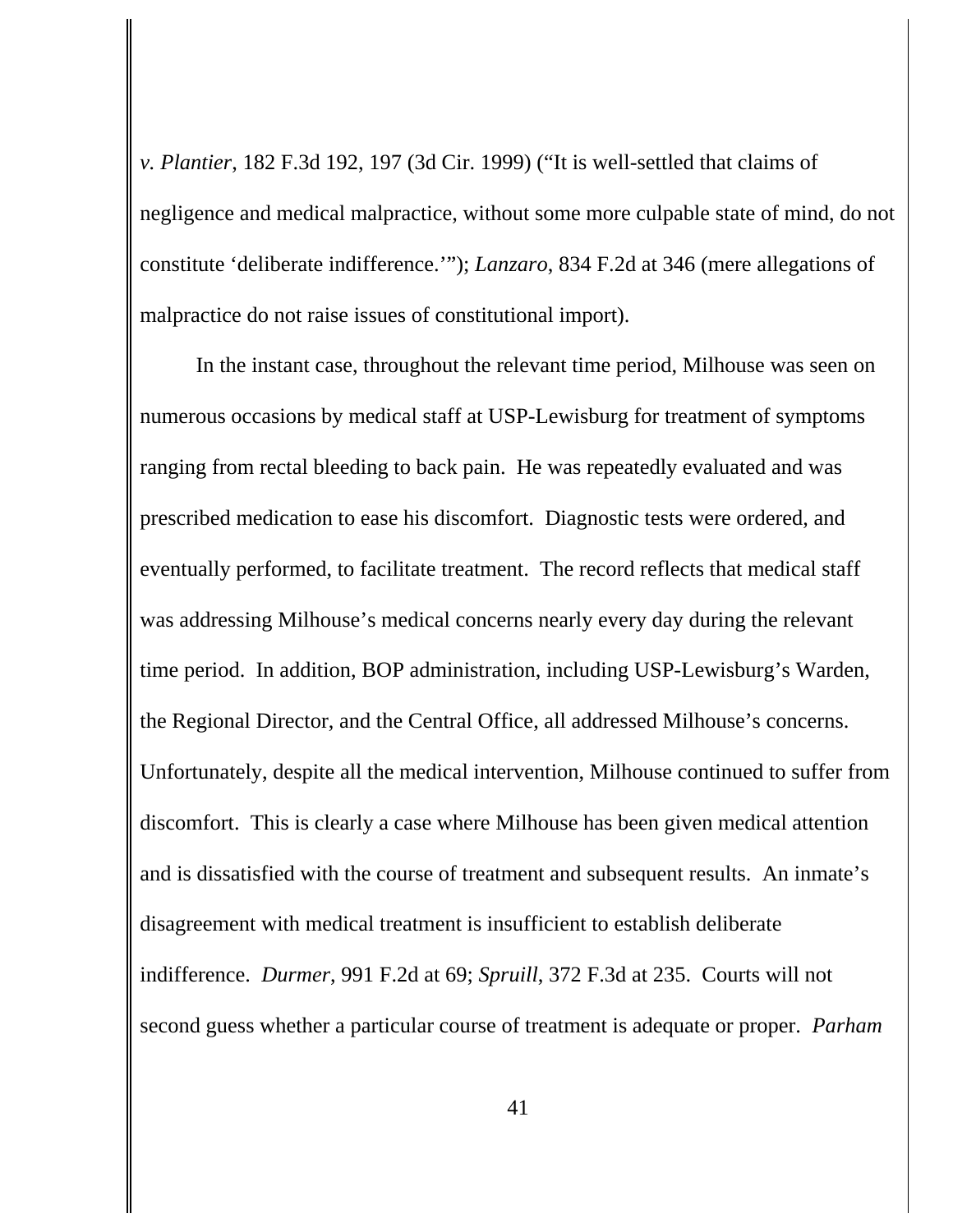*v. Johnson*, 126 F.3d 454, 458 n.7 (3d Cir. 1997). Moreover, there is nothing in the record demonstrating that any significant delay in treating Milhouse's medical conditions was deliberate or intentional on the part of any Defendant. In fact, Milhouse himself delayed his treatment in part by refusing certain procedures or medications. Under these circumstances and based upon the well-documented course of treatment set forth in the record, the court finds that Defendants were not deliberately indifferent to Milhouse's medical needs. Thus, Milhouse has failed to establish an Eighth Amendment violation. Defendants' motion for summary judgment will be granted.

An appropriate order follows.

 s/Sylvia H. Rambo United States District Judge

Dated: November 22, 2010.